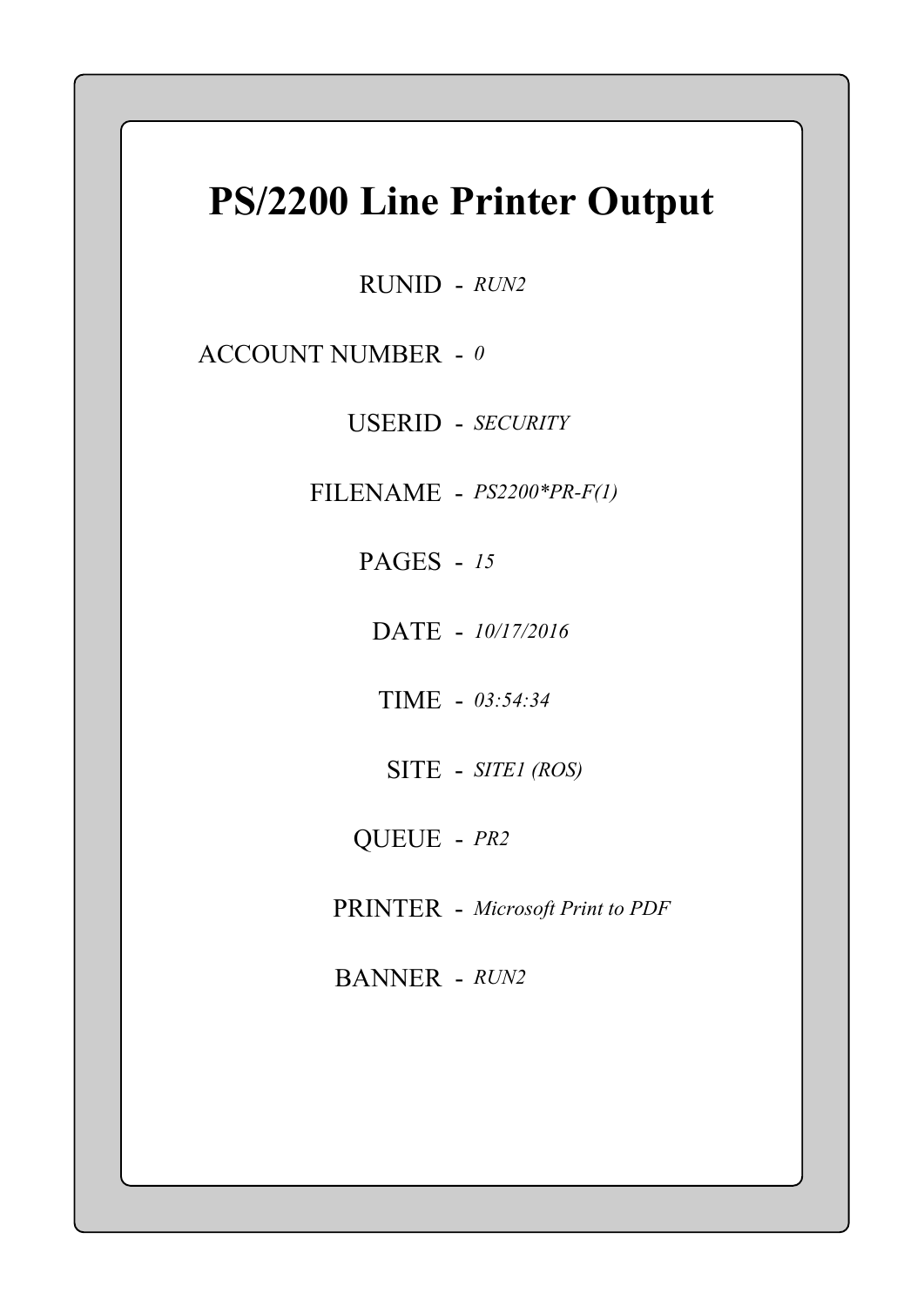@HDG \*\*\*\* PS/2200 TEST \*\*\*\*

@UCOB,L TEST.PROG UCOB- 12R2(141201) LSS- 14R4(141201) 2016 Oct 17 0353:28  $\frac{1}{2}$ 

OPTIONS: ALLOC, APPLICATION/UDSSRC, NO-AUXPROLOG, CACHE/D0, NO-CALIGN, NO-CLEAR, CODE, NO-CODE-LVE, NO-COMPAT, NO-COMP-BIN, DEBUG/WALKBACK, DOUBLEQUOTE, SINGLESPACE, ERRCHECK, NO-ERREXIT, EXTENDED, NO-I18N-IO, NO-IR-DIFF, NO-LEVEL, LINKINFO, LISTCOPY, LITERAL, MAIN-PROGRAM, MAXERRORS/100000, NO-MONITOR, MULTI-PF, OBJECT, OBJ-PKT, OPTIM, OPTIONS, NO-PARMCHECK, NO-REL18, REMARK, NO-REORDER, NO-RUNCHECK, SEARCH-PF-SI, NO-SEGCODE, NO-SHIFT, SIGNON, SOURCE, NO-TRACECOPY, NO-TRACEMSG, NO-TRANSFORM, TRIM-CRLF, NO-UREP-XREF, WARNING, WIDE, XREF, NO-MIN-ALS <u>ma</u>

|                                                 | <b>IDENTIFICATION DIVISION.<br/>PROGRAM-ID. PS2200-TEST.<br/>ENVIRONMENT DIVISION.<br/>INPUT-OUTPUT SECTION.<br/>FILE-CONTROL</b>                                                                        |
|-------------------------------------------------|----------------------------------------------------------------------------------------------------------------------------------------------------------------------------------------------------------|
|                                                 | SELECT IN-F<br>ASSIGN TO DISC "TEST. DATA".                                                                                                                                                              |
| 12345678911111111111222222222223333333333333556 | SELECT OUT-F<br>ASSIGN TO PRINTER.<br>DATA DIVISION.                                                                                                                                                     |
|                                                 | FILE SECTION.<br>FD IN-F.<br>IN-REC<br>PIC X(80).<br>01<br>OUT-F.<br><b>FD</b>                                                                                                                           |
|                                                 | OUT-REC.<br>01<br>02<br>OUT-NUM PIC ZZ9<br>OUT-FIL PIC X(2)<br>OUT-DATA PIC X(80).<br>$0\overline{2}$                                                                                                    |
|                                                 | 02 UUL<br>02 OUT-DÂTA PIU ANUVA<br>WORKING-STORAGE SECTION.<br>01 REC-CNT PIC 9(3) VALUE ZERO.<br>01 IN-EOF-FLAG PIC X VALUE SPACE.                                                                      |
|                                                 | B8 TN-EOF VA                                                                                                                                                                                             |
|                                                 | MAIN-PROC.<br>OPEN INPUT IN-F OUTPUT OUT-F.<br>PERFORM UNTIL IN-EOF                                                                                                                                      |
|                                                 | READ IN-FAT END SET IN-EOF TO TRUE<br>NOT AT END PERFORM PRINT-PROC<br><b>END-READ</b>                                                                                                                   |
|                                                 | <b>END-PERFORM.</b>                                                                                                                                                                                      |
|                                                 |                                                                                                                                                                                                          |
|                                                 | END-PERFURM<br>CLOSE IN-FOUT-F.<br>STOP RUN.<br>PRINT-PROC.<br>MOVE REC-CNT TO OUT-NUM.<br>MOVE SPACE TO OUT-FIL.<br>MOVE SPACE TO OUT-FIL.<br>MOVE IN-REC TO OUT-DATA<br>WRITE OUT-REC.<br>TO OUT-DATA. |
|                                                 |                                                                                                                                                                                                          |
|                                                 |                                                                                                                                                                                                          |
|                                                 |                                                                                                                                                                                                          |
|                                                 |                                                                                                                                                                                                          |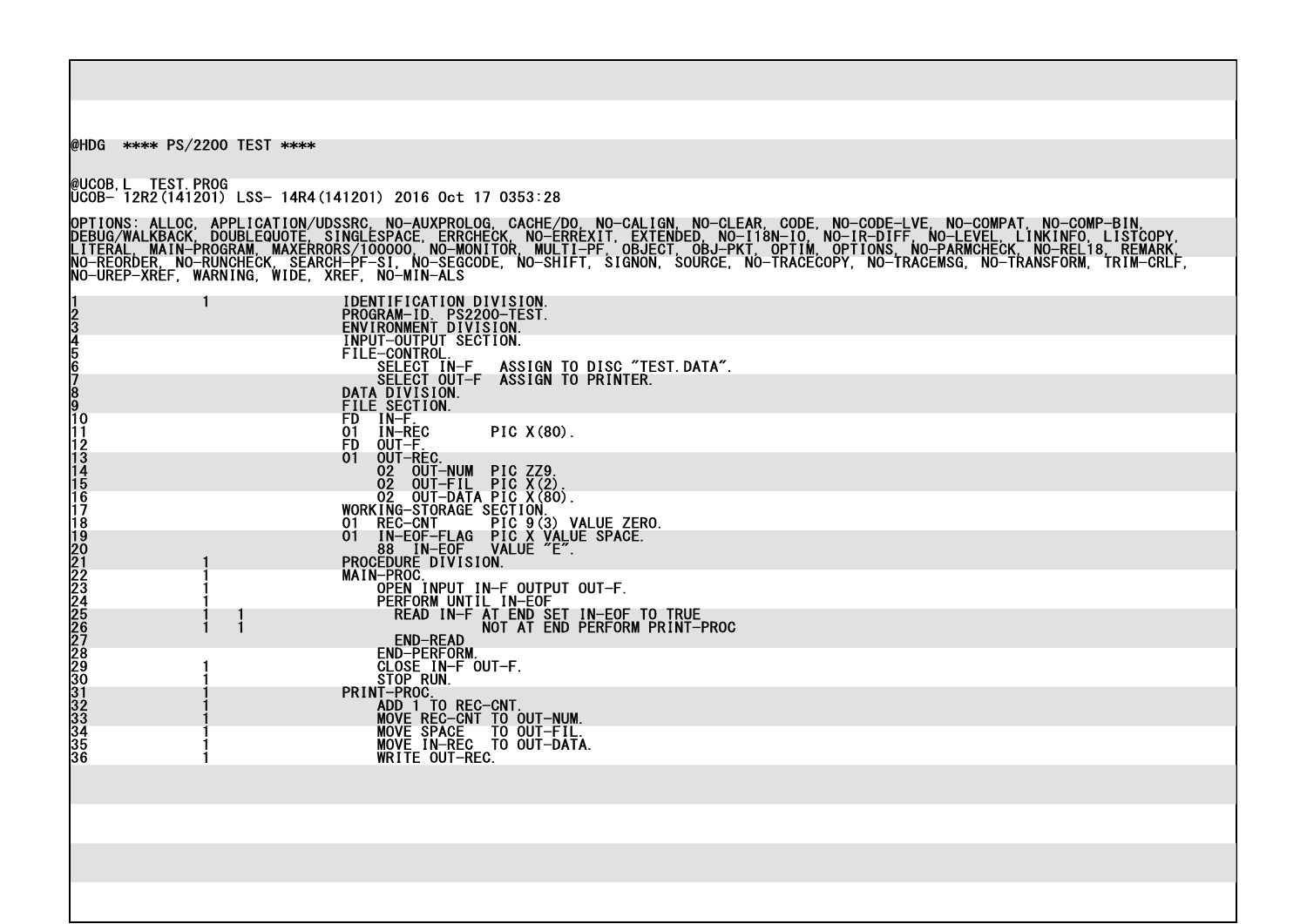\*\*\*\* PS/2200 TEST \*\*\*\* DATE 101716 PAGE 2 A L L O C A T I O N L I S T I N G **NAME** DECLARED ST/LC OFFSET SB SIZE MACH DM SPAN LV ATTRIBUTES  $\frac{1}{2}$   $\frac{1}{2}$   $\frac{1}{2}$   $\frac{1}{2}$   $\frac{1}{2}$   $\frac{1}{2}$   $\frac{1}{2}$   $\frac{1}{2}$   $\frac{1}{2}$   $\frac{1}{2}$   $\frac{1}{2}$   $\frac{1}{2}$   $\frac{1}{2}$   $\frac{1}{2}$   $\frac{1}{2}$   $\frac{1}{2}$   $\frac{1}{2}$   $\frac{1}{2}$   $\frac{1}{2}$   $\frac{1}{2}$   $\frac{1}{2}$   $\frac{1}{2}$  **REC-CNT** REC-CNT 18 0 00000003 0 3BYT CNUM\_U SC DATA NAME IN WORKING-STORAGE SECTION IN-EOF-FLAG 19 0 00000004 0 1BYT CHR\_STR SC DATA NAME IN THE RESERVE OF THE RESERVE OF THE RESERVE OF THE RESERVE OF THE RESERVE OF THE RESERVE OF THE RESERVE OF THE RESERVE OF THE RESERVE OF THE RESERVE OF THE RESERVE OF THE RESERVE OF THE RESERVE OF THE RESERVE OF THE RESER IN-F 2 FILE NAME 2 OUT-F 2 FILE NAME 2 2 ANNO 200000061 0 27WRD FILE 2 2000 2 FILE NAME <u>IN-REC 11 BASED QOOOOOO OO ZOWRD CHR\_STR SC DATA NAME IN FILE SECTION SC DATA NAME IN SECTION SC DATA NAME IN SECTION SC DATA NAME IN SECTION SC DATA NAME IN SECTION SC DATA NAME IN SECTION SC DATA NAME IN SECTION SC DATA</u> OUT-REC 13 BASED 00000000 0 85BYT CHR\_STR 1 DATA NAME IN FILE SECTION OUT-NUM 14 BASED 00000000 0 3BYT EDIT\_NM 2 DATA NAME IN FILE SECTION OUT-FIL 15 BASED 00000000 27 2BYT CHR\_STR 2 DATA NAME IN FILE SECTION OUT-DATA 16 BASED 00000001 9 20WRD CHR\_STR 2 DATA NAME IN FILE SECTION PS2200-TEST 2 1 00001035 0 ENTRY SC PROGRAM NAME MAIN-PROC 1 22 1 00001060 0 LABEL SC PROCEDURE NAME PRINT-PROC \_\_\_\_\_\_\_\_\_\_ \_\_\_ 31 1 00001161 0 LABEL SC PROCEDURE NAME COMPILER GENERATED AREA 00000032 0 2WRD AUTOMATIC STORAGE IN PS2200-TEST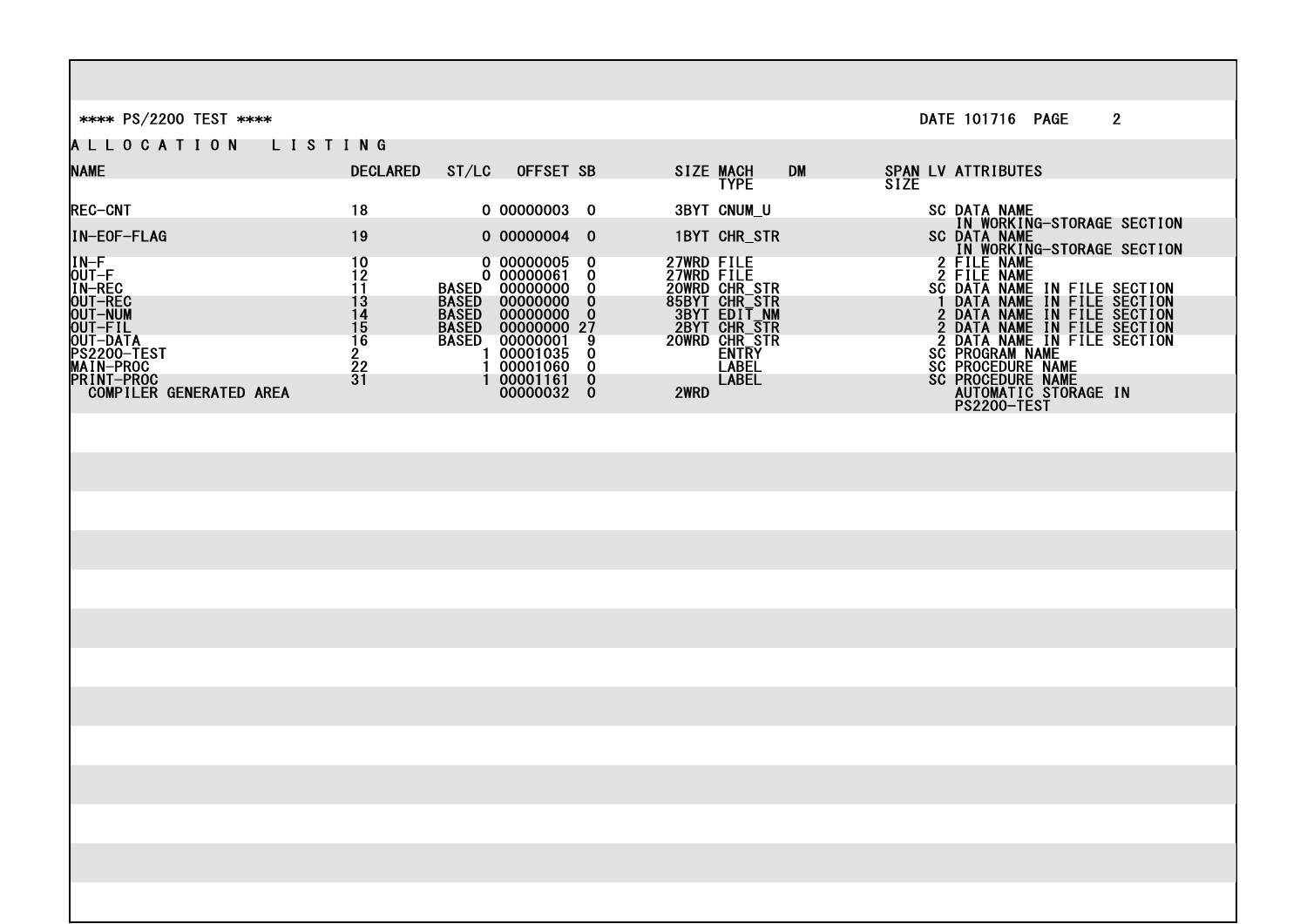| **** PS/2200 TEST ****                                              |                        |         |                         |              | DATE 101716 PAGE                     | 3 |
|---------------------------------------------------------------------|------------------------|---------|-------------------------|--------------|--------------------------------------|---|
|                                                                     | <b>CROSS REFERENCE</b> | LISTING |                         |              |                                      |   |
| <b>NAME</b>                                                         |                        |         | ST/LC OFFSET SB         | <b>SIZE</b>  | <b>ATTRIBUTES</b>                    |   |
| IN-EOF<br>DCL 20                                                    |                        |         | <b>NOT ALLOCATED</b>    |              | DATA NAME IN WORKING-STORAGE SECTION |   |
| SET 25<br>USED 24<br><b>IN-EOF-FLAG</b>                             |                        |         | 0 00000004 0            | 1BYT         | DATA NAME IN WORKING-STORAGE SECTION |   |
| <b>DCL</b> 19<br>$IN-F$<br><b>DCL 10</b>                            |                        |         | 0 00000005 0            | 27WRD        | <b>FILE NAME</b>                     |   |
| USED 6<br>IN-REC<br><b>DCL</b><br>- 11                              | 23                     | 25      | 5<br>BASED 00000000 0   | 20WRD        | DATA NAME IN FILE SECTION            |   |
| USED 35<br><b>MAIN-PROC</b><br><b>DCL 22</b>                        |                        |         | 1 00001060 0            |              | <b>PROCEDURE NAME</b>                |   |
| <b>OUT-DATA</b><br>DCL<br>- 16<br>SET 35                            |                        |         | BASED 00000001 9        | 20WRD        | DATA NAME IN FILE SECTION            |   |
| $OUT-F$<br><b>DCL 12</b><br>USED 7                                  | 23                     | 29      | 0 00000061 0            | <b>27WRD</b> | <b>FILE NAME</b>                     |   |
| OUT-FIL<br>DCL<br>Set<br>$\frac{15}{34}$                            |                        |         | BASED 00000000 27       | 2BYT         | DATA NAME IN FILE SECTION            |   |
| <b>OUT-NUM</b><br>DCL.<br>- 14<br><b>SET 33</b>                     |                        |         | BASED 00000000 0        | 3BYT         | DATA NAME IN FILE SECTION            |   |
| OUT-REC<br>DCL.<br>- 13<br>USED 36                                  |                        |         | <b>BASED 00000000 0</b> | 85BYT        | DATA NAME IN FILE SECTION            |   |
| <b>PRINT-PROC</b><br>DCL 31<br>USED 26                              |                        |         | 1 00001161 0            |              | <b>PROCEDURE NAME</b>                |   |
| PS2200-TEST<br>DCL 2                                                |                        |         | 1 00001035 0            |              | <b>PROGRAM NAME</b>                  |   |
| <b>REC-CNT</b>                                                      |                        |         | 0 00000003 0            | 3BYT         | DATA NAME IN WORKING-STORAGE SECTION |   |
| <b>DCL 18</b><br>$SE\overline{I}$ 32<br>$\overline{U\text{SED}}$ 33 |                        |         |                         |              |                                      |   |
|                                                                     |                        |         |                         |              |                                      |   |
|                                                                     |                        |         |                         |              |                                      |   |
|                                                                     |                        |         |                         |              |                                      |   |
|                                                                     |                        |         |                         |              |                                      |   |
|                                                                     |                        |         |                         |              |                                      |   |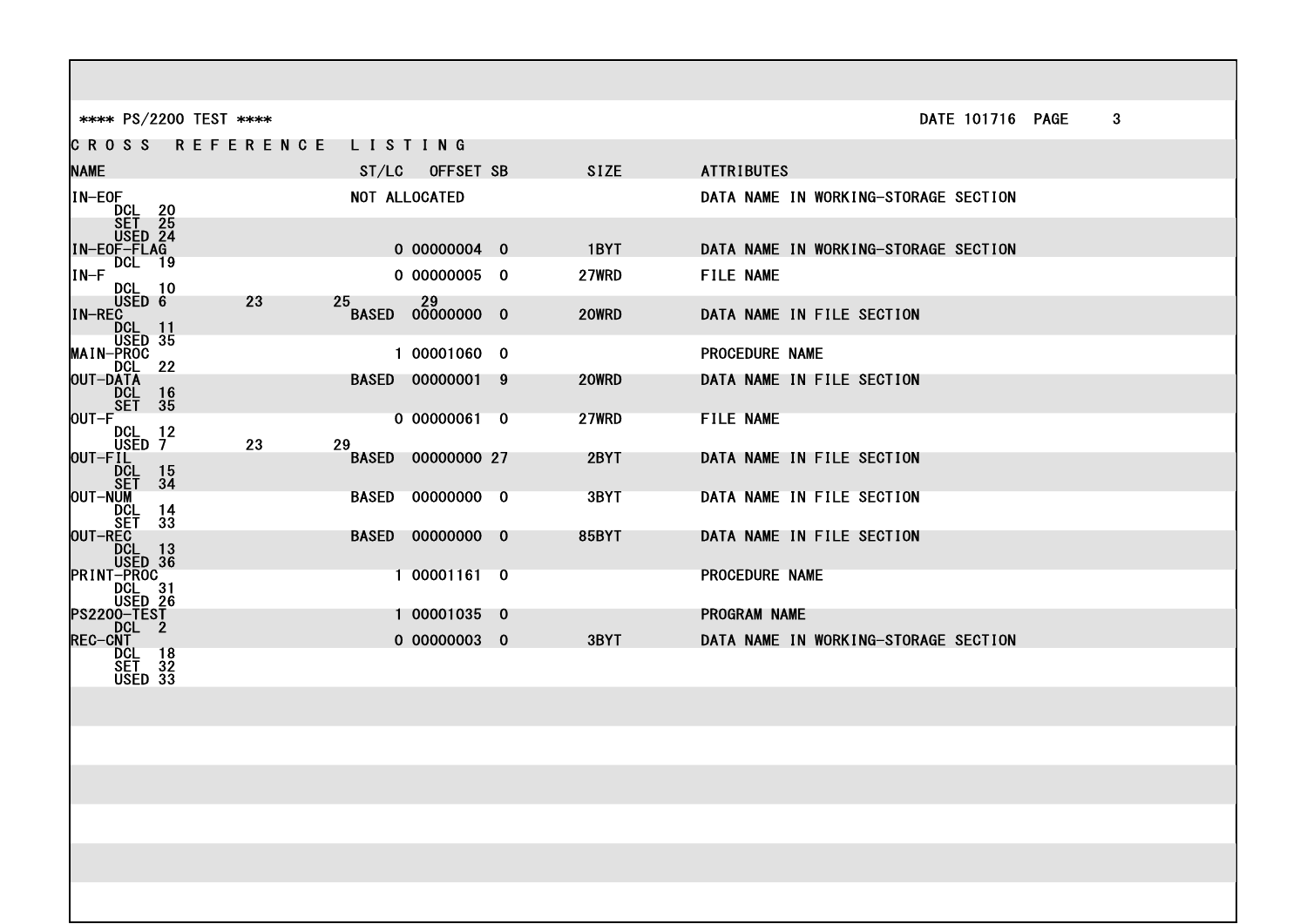\*\*\*\* PS/2200 TEST \*\*\*\* 2008 A 2008 2009 2009 2012 2020 2020 2030 2041 2042 205 206 207 208 208 209 2009 2012 20

O B J E C T C O D E L I S T I N G

|                                                                 | Relative Instruction Subfields D FLD |         | ⊟ Labe I                                                                       | Symbolic Instruction                       | Skeleton Active |                  |
|-----------------------------------------------------------------|--------------------------------------|---------|--------------------------------------------------------------------------------|--------------------------------------------|-----------------|------------------|
|                                                                 | Address F J A X HI B D               | LC      |                                                                                | $F, J$ A, U, X, B                          |                 | Number Procedure |
| 000000<br>$+$                                                   | 0000000000000                        | R       |                                                                                | VA Pointer                                 |                 |                  |
| 001000<br>$+$<br>$000005 +$                                     | 0000000001000<br>0011000000033       | R.      | $\begin{array}{cc} 0 & 1 \\ 0 & 0 \\ 1 & 0 \\ 0 & 0 \end{array}$<br>(1)<br>(0) | <b>Base Address</b>                        |                 |                  |
| 000006<br>$+$                                                   | 0020001000000                        |         |                                                                                | Input/Output Packet<br>Input/Output Packet |                 |                  |
| $000007 +$<br>000010                                            | 0000000000000                        |         |                                                                                | Input/Output Packet                        |                 |                  |
| $+$<br>000011<br>$+$                                            | 0000000000000<br>0000000000041       | R<br>0  |                                                                                | Input/Output Packet<br>Input/Output Packet |                 |                  |
| 000012<br>$+$                                                   | 0000000000000                        |         |                                                                                | Input/Output Packet                        |                 |                  |
| 000013<br>$+$<br>$+$                                            | 0000000000000<br>0000000000000       |         |                                                                                | Input/Output Packet<br>Input/Output Packet |                 |                  |
| 000014<br>000015<br>$+$                                         | 0000000000000                        |         |                                                                                | Input/Output Packet                        |                 |                  |
| $000016 +$<br>000017<br>$+$                                     | 0000000000000<br>0000100000411       |         |                                                                                | Input/Output Packet<br>Input/Output Packet |                 |                  |
| 000020<br>000021<br>$\pm$                                       | 0000000000375                        | 0<br>R. |                                                                                | Input/Output Packet                        |                 |                  |
| $+$<br>$+$                                                      | 0124105123124<br>0056104101124       |         |                                                                                | Input/Output Packet<br>Input/Output Packet |                 |                  |
| $+$                                                             | 0101040040040                        |         |                                                                                | Input/Output Packet                        |                 |                  |
| $+$<br>$+$                                                      | 0000000000000<br>0000000000000       |         |                                                                                | Input/Output Packet<br>Input/Output Packet |                 |                  |
| 000021<br>000022<br>000023<br>000025<br>000026<br>000027<br>$+$ | 0000000000000                        |         |                                                                                | Input/Output Packet                        |                 |                  |
| $+$<br>$+$                                                      | 0000000000000<br>0000000000000       |         |                                                                                | Input/Output Packet<br>Input/Output Packet |                 |                  |
| $+$                                                             | 0000000000000                        |         |                                                                                | Input/Output Packet                        |                 |                  |
| $+$<br>$+$                                                      | 0000000000000<br>0000000000000       |         |                                                                                | Input/Output Packet                        |                 |                  |
| 000030<br>000031<br>000032<br>000033<br>000034<br>000035<br>$+$ | 0000000000000                        |         |                                                                                | Input/Output Packet<br>Input/Output Packet |                 |                  |
| $+$                                                             | 0000000000000                        |         |                                                                                | Input/Output Packet                        |                 |                  |
| 000036<br>$+$<br>000037<br>$+$                                  | 0000000000000<br>0000000000000       |         |                                                                                | Input/Output Packet<br>Input/Output Packet |                 |                  |
| 000041<br>$+$                                                   | 0014001000020                        |         | \$(0)                                                                          | Input/Output Packet                        |                 |                  |
| 000042<br>$+$<br>000043<br>$+$                                  | 0010100000000<br>0000101010000       |         |                                                                                | Input/Output Packet<br>Input/Output Packet |                 |                  |
| 000044<br>$+$                                                   | 0000000000000                        |         |                                                                                | Input/Output Packet                        |                 |                  |
| 000045<br>$\pm$<br>000046<br>$+$                                | 0000000001320<br>0000000000000       |         |                                                                                | Input/Output Packet<br>Input/Output Packet |                 |                  |
| 000047<br>$+$                                                   | 0000000000000                        |         |                                                                                | Input/Output Packet                        |                 |                  |
| 000050<br>000051<br>000052<br>$+$<br>$+$                        | 0000000000000<br>0000000000000       |         |                                                                                | Input/Output Packet<br>Input/Output Packet |                 |                  |
| $+$                                                             | 0000000040000                        |         |                                                                                | Input/Output Packet                        |                 |                  |
| 000053<br>000054<br>$+$<br>$+$                                  | 0000000000000<br>0000000000000       |         |                                                                                | Input/Output Packet<br>Input/Output Packet |                 |                  |
| 000055<br>$+$                                                   | 0000000000000                        |         |                                                                                | Input/Output Packet                        |                 |                  |
| 000056<br>$\ddot{}$<br>000057<br>$+$                            | 0000000000000<br>0000000000000       |         |                                                                                | Input/Output Packet<br>Input/Output Packet |                 |                  |
| 000060<br>$+$                                                   | 0000000000000                        |         |                                                                                | Input/Output Packet                        |                 |                  |
| 000061<br>$\ddot{}$<br>000062<br>$+$                            | 0011000000033<br>0020001000000       |         |                                                                                | Input/Output Packet<br>Input/Output Packet |                 |                  |
| 000063<br>$\ddot{\phantom{1}}$                                  | 0000000000000                        |         |                                                                                | Input/Output Packet                        |                 |                  |
| $000064 +$<br>$+$                                               | 0000000000000                        |         |                                                                                | Input/Output Packet                        |                 |                  |
| 000065<br>000066 +                                              | 0000000000115<br>0000000000000       | R.<br>0 |                                                                                | Input/Output Packet<br>Input/Output Packet |                 |                  |
| 000067 +                                                        | 0000000000000                        |         |                                                                                | Input/Output Packet                        |                 |                  |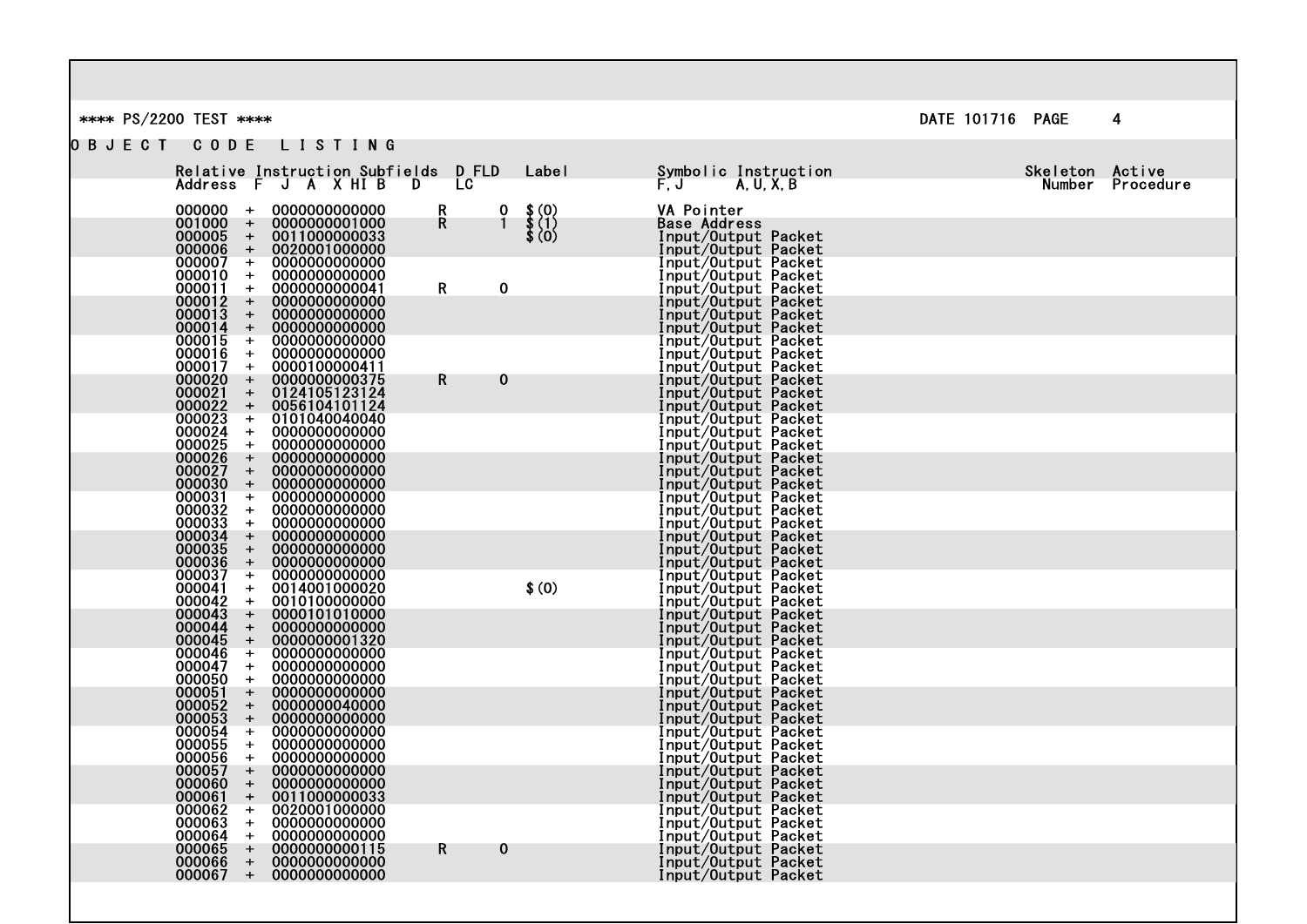| **** PS/2200 TEST ****                                                                                                                                                                                                 |                             |                                                                                                                                                   | DATE 101716 PAGE | $5\phantom{.0}$ |
|------------------------------------------------------------------------------------------------------------------------------------------------------------------------------------------------------------------------|-----------------------------|---------------------------------------------------------------------------------------------------------------------------------------------------|------------------|-----------------|
| $\begin{array}{cccc} 000070 & + & 00000000000000 \\ 000071 & + & 00000000000000 \\ 000072 & + & 00000000000000 \\ 000073 & + & 00001000000500 \\ 000074 & + & 0000000000373 \\ 000075 & + & 0040040040040 \end{array}$ |                             | <b>Input/Output Packet<br/>Input/Output Packet<br/>Input/Output Packet<br/>Input/Output Packet<br/>Input/Output Packet</b><br>Input/Output Packet |                  |                 |
|                                                                                                                                                                                                                        | $\mathbf{R}$<br>$\mathbf 0$ |                                                                                                                                                   |                  |                 |
|                                                                                                                                                                                                                        |                             |                                                                                                                                                   |                  |                 |
|                                                                                                                                                                                                                        |                             |                                                                                                                                                   |                  |                 |
|                                                                                                                                                                                                                        |                             |                                                                                                                                                   |                  |                 |
|                                                                                                                                                                                                                        |                             |                                                                                                                                                   |                  |                 |
|                                                                                                                                                                                                                        |                             |                                                                                                                                                   |                  |                 |
|                                                                                                                                                                                                                        |                             |                                                                                                                                                   |                  |                 |
|                                                                                                                                                                                                                        |                             |                                                                                                                                                   |                  |                 |
|                                                                                                                                                                                                                        |                             |                                                                                                                                                   |                  |                 |
|                                                                                                                                                                                                                        |                             |                                                                                                                                                   |                  |                 |
|                                                                                                                                                                                                                        |                             |                                                                                                                                                   |                  |                 |
|                                                                                                                                                                                                                        |                             |                                                                                                                                                   |                  |                 |
|                                                                                                                                                                                                                        |                             |                                                                                                                                                   |                  |                 |
|                                                                                                                                                                                                                        |                             |                                                                                                                                                   |                  |                 |
|                                                                                                                                                                                                                        |                             |                                                                                                                                                   |                  |                 |
|                                                                                                                                                                                                                        |                             |                                                                                                                                                   |                  |                 |
|                                                                                                                                                                                                                        |                             |                                                                                                                                                   |                  |                 |
|                                                                                                                                                                                                                        |                             |                                                                                                                                                   |                  |                 |
|                                                                                                                                                                                                                        |                             |                                                                                                                                                   |                  |                 |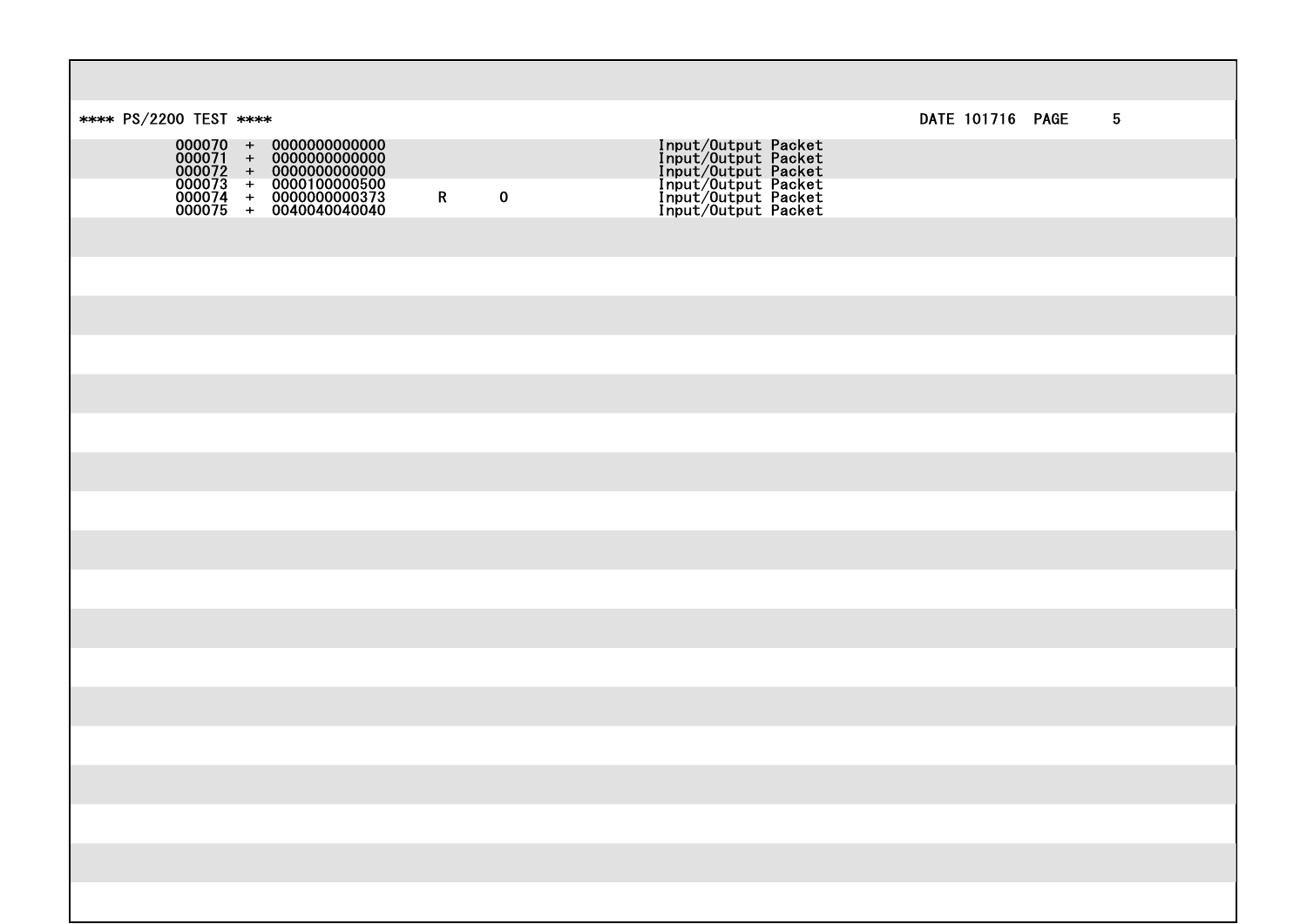| **** PS/2200 TEST ****                                                                                                                                         |                      |                                                                                          | DATE 101716 PAGE   | 6                   |
|----------------------------------------------------------------------------------------------------------------------------------------------------------------|----------------------|------------------------------------------------------------------------------------------|--------------------|---------------------|
| Relative Instruction Subfields<br>Address F J A X HI B D                                                                                                       | D FLD<br>Label<br>LC | Symbolic Instruction<br>$F, J$ $A, U, X, B$                                              | Skeleton<br>Number | Active<br>Procedure |
| 000076<br>0040040040040<br>$+$<br>000077<br>0040040040040<br>$\ddot{}$<br>000100<br>0000000000000<br>$\ddot{}$                                                 |                      | Input/Output Packet<br>Input/Output Packet<br>Input/Output Packet                        |                    |                     |
| 000101<br>$+$<br>0000000000000<br>000102<br>$+$<br>0000000000000<br>000103<br>0000000000000<br>$\pm$                                                           |                      | Input/Output Packet<br>Input/Output Packet<br>Input/Output Packet                        |                    |                     |
| 000104<br>0000000000000<br>$+$<br>0000000000000<br>$+$<br>$+$                                                                                                  |                      | Input/Output Packet<br>Input/Output Packet                                               |                    |                     |
| 000106<br>0000000000000<br>000107<br>$+$<br>0000000000000<br>000110<br>0000000000000<br>$\pm$                                                                  |                      | Input/Output Packet<br>Input/Output Packet<br>Input/Output Packet                        |                    |                     |
| 000111<br>0000000000000<br>$+$<br>000112<br>000113<br>0000000000000<br>$+$<br>$\ddot{}$<br>0000000000000                                                       |                      | Input/Output Packet<br>Input/Output Packet<br>Input/Output Packet                        |                    |                     |
| 000115<br>0014001000020<br>$+$<br>000116<br>0010400000000<br>$+$<br>000117<br>$\ddot{}$<br>0000101000000                                                       | \$(0)                | Input/Output Packet<br>Input/Output Packet<br>Input/Output Packet                        |                    |                     |
| 0000000000000<br>$+$<br>0000000001375<br>$+$<br>0000000000000<br>$\ddotmark$                                                                                   |                      | Input/Output Packet<br>Input/Output Packet<br>Input/Output Packet                        |                    |                     |
| 0001217000121<br>000121<br>000123<br>000123<br>000125<br>000126<br>0001270<br>000139<br>$\pm$<br>0000000000000<br>0000000000000<br>$+$<br>0000000000000<br>$+$ |                      | Input/Output Packet<br>Input/Output Packet<br>Input/Output Packet                        |                    |                     |
| $+$<br>0000000040000<br>0000000000000<br>$+$<br>0000000000000<br>$\ddot{\phantom{1}}$                                                                          |                      | Input/Output Packet<br>Input/Output Packet<br>Input/Output Packet                        |                    |                     |
| 000131<br>0000000000000<br>$+$<br>000132<br>$+$<br>0000000000000<br>000133<br>0000000000000<br>$+$                                                             |                      | Input/Output Packet<br>Input/Output Packet<br>Input/Output Packet                        |                    |                     |
| 000134<br>0000000000000<br>$+$<br>000003<br>0060060060000<br>$+$<br>000004<br>0040000000000<br>$+$                                                             | \$(0)                | Input/Output Packet<br>Static Initialization<br>Static Initialization                    |                    |                     |
| 000137<br>0040000000300<br>$+$<br>000140<br>0000000000005<br>$+$<br>000141<br>0000000001714<br>$+$                                                             | \$(0)<br>0<br>R      | Parameter Packet<br>Parameter Packet<br>Parameter Packet                                 |                    |                     |
| 000142<br>$\pm$<br>0040000000300<br>000143<br>000144<br>0000000000061<br>$+$<br>$+$<br>0000000001714                                                           | 0<br>R               | Parameter Packet<br>Parameter Packet<br>Parameter Packet                                 |                    |                     |
| 000145<br>$+$<br>0040000000000<br>000146<br>0400000000135<br>$+$<br>$+$<br>0000000000110                                                                       | R<br>0               | Parameter Packet<br>Parameter Packet<br>Parameter Packet                                 |                    |                     |
| 000147<br>000150<br>000151<br>000152<br>0400000000145<br>$+$<br>0022001000036<br>$+$<br>0020101000000<br>$+$                                                   | X                    | Parameter Packet<br>Input/Output Packet                                                  |                    |                     |
| 000153<br>0000000000001<br>$\ddot{}$<br>000154<br>$+$<br>0400000000005<br>000155<br>0000000000000<br>$+$                                                       | 0<br>R.              | Input/Output Packet<br>Input/Output Packet<br>Input/Output Packet<br>Input/Output Packet |                    |                     |
| 000156<br>0000000000000<br>$+$<br>000157<br>0000000000000<br>$+$<br>000160<br>0000000000000<br>$\ddot{}$                                                       |                      | Input/Output Packet<br>Input/Output Packet<br>Input/Output Packet                        |                    |                     |
| 000161<br>0000000000000<br>$+$<br>000162<br>0000000000000<br>$+$<br>000163<br>$+$<br>0000000000000                                                             |                      | Input/Output Packet<br>Input/Output Packet                                               |                    |                     |
| 000164<br>$+$<br>0000000000000                                                                                                                                 |                      | Input/Output Packet<br>Input/Output Packet                                               |                    |                     |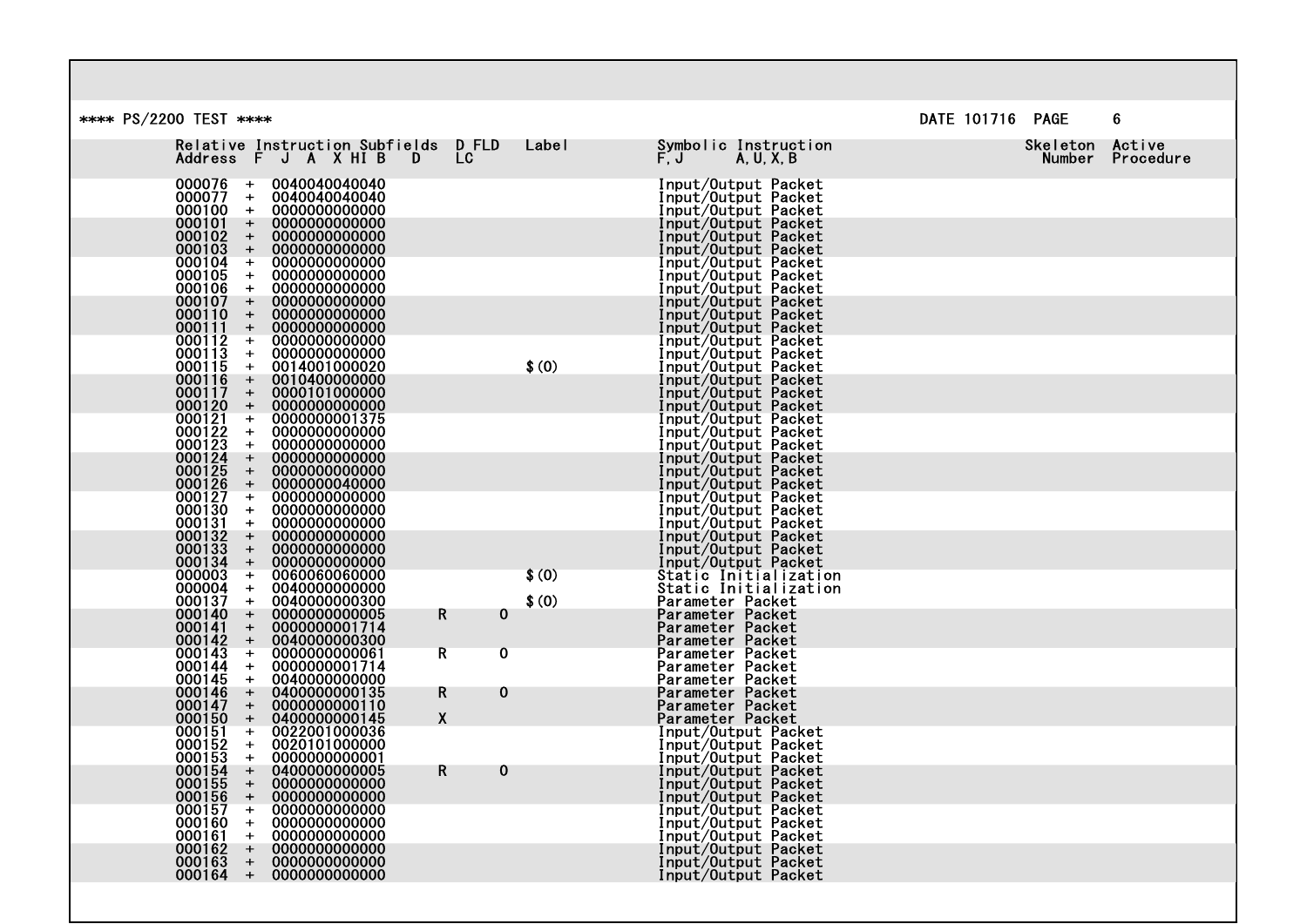| **** PS/2200 TEST ****                                                                                                                                                                      |                                                                                                                                                   | DATE 101716 PAGE | $\overline{7}$ |
|---------------------------------------------------------------------------------------------------------------------------------------------------------------------------------------------|---------------------------------------------------------------------------------------------------------------------------------------------------|------------------|----------------|
| $\begin{array}{cccc} 000165&+&00000000000000\\ 000166&+&00000000000000\\ 000167&+&00000000000000\\ 000170&+&00000000000000\\ 000171&+&00000000000000\\ 000172&+&00000000000000 \end{array}$ | <b>Input/Output Packet<br/>Input/Output Packet<br/>Input/Output Packet<br/>Input/Output Packet<br/>Input/Output Packet</b><br>Input/Output Packet |                  |                |
|                                                                                                                                                                                             |                                                                                                                                                   |                  |                |
|                                                                                                                                                                                             |                                                                                                                                                   |                  |                |
|                                                                                                                                                                                             |                                                                                                                                                   |                  |                |
|                                                                                                                                                                                             |                                                                                                                                                   |                  |                |
|                                                                                                                                                                                             |                                                                                                                                                   |                  |                |
|                                                                                                                                                                                             |                                                                                                                                                   |                  |                |
|                                                                                                                                                                                             |                                                                                                                                                   |                  |                |
|                                                                                                                                                                                             |                                                                                                                                                   |                  |                |
|                                                                                                                                                                                             |                                                                                                                                                   |                  |                |
|                                                                                                                                                                                             |                                                                                                                                                   |                  |                |
|                                                                                                                                                                                             |                                                                                                                                                   |                  |                |
|                                                                                                                                                                                             |                                                                                                                                                   |                  |                |
|                                                                                                                                                                                             |                                                                                                                                                   |                  |                |
|                                                                                                                                                                                             |                                                                                                                                                   |                  |                |
|                                                                                                                                                                                             |                                                                                                                                                   |                  |                |
|                                                                                                                                                                                             |                                                                                                                                                   |                  |                |
|                                                                                                                                                                                             |                                                                                                                                                   |                  |                |
|                                                                                                                                                                                             |                                                                                                                                                   |                  |                |
|                                                                                                                                                                                             |                                                                                                                                                   |                  |                |
|                                                                                                                                                                                             |                                                                                                                                                   |                  |                |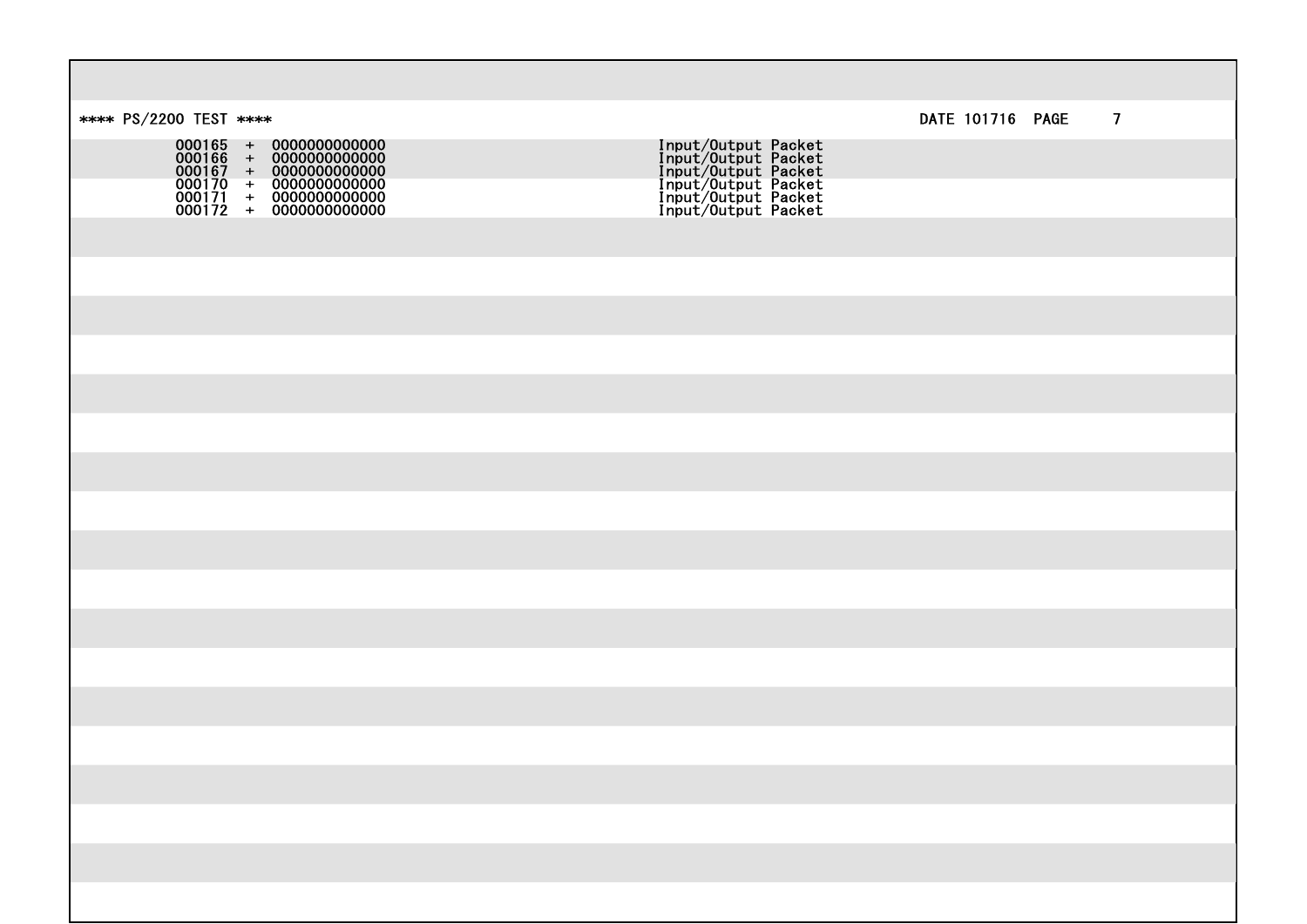| DATE 101716 PAGE<br>**** PS/2200 TEST ****<br>8<br>Relative Instruction Subfields D FLD Label<br>Symbolic Instruction<br>Skeleton Active<br>L <sub>C</sub><br>Address F J A X HI B<br>$F, J$ $A, U, X, B$<br>Number Procedure<br>$\blacksquare$<br>$000173$ +<br>000174 +<br>0040000000000<br>Input/Output Packet<br>Input/Output Packet<br>0400000000040<br>$\mathsf{R}$<br>$\mathbf 0$<br>$000175 +$<br>0000000000044<br>Input/Output Packet<br>Input/Output Packet<br>Input/Output Packet<br>$\begin{array}{c} 000176 \\ 000177 \\ + \end{array}$<br>0000017000000<br>0040000000000<br>$000200 +$<br>Input/Output Packet<br>0000000000000<br>0000000000011<br>0003014000002<br>$000201 + 000202 + 000203 + 000203 + 000204 + 000204$<br>Input/Output Packet<br>Input/Output Packet<br>Input/Output Packet<br>Input/Output Packet<br>0000000000000<br>0000000000000<br>000205<br>000206<br>0000000000000<br>000000000000<br>Input/Output Packet<br>$+$ |
|----------------------------------------------------------------------------------------------------------------------------------------------------------------------------------------------------------------------------------------------------------------------------------------------------------------------------------------------------------------------------------------------------------------------------------------------------------------------------------------------------------------------------------------------------------------------------------------------------------------------------------------------------------------------------------------------------------------------------------------------------------------------------------------------------------------------------------------------------------------------------------------------------------------------------------------------------------|
|                                                                                                                                                                                                                                                                                                                                                                                                                                                                                                                                                                                                                                                                                                                                                                                                                                                                                                                                                          |
|                                                                                                                                                                                                                                                                                                                                                                                                                                                                                                                                                                                                                                                                                                                                                                                                                                                                                                                                                          |
|                                                                                                                                                                                                                                                                                                                                                                                                                                                                                                                                                                                                                                                                                                                                                                                                                                                                                                                                                          |
|                                                                                                                                                                                                                                                                                                                                                                                                                                                                                                                                                                                                                                                                                                                                                                                                                                                                                                                                                          |
|                                                                                                                                                                                                                                                                                                                                                                                                                                                                                                                                                                                                                                                                                                                                                                                                                                                                                                                                                          |
| $+$                                                                                                                                                                                                                                                                                                                                                                                                                                                                                                                                                                                                                                                                                                                                                                                                                                                                                                                                                      |
| Input/Output Packet<br>Input/Output Packet<br>Input/Output Packet<br>$\begin{array}{c}\n 000207 \\  -000210\n \end{array}$<br>0000000000001<br>0000000000000<br>$000211 +$<br>0400000000376<br>R<br>$\mathbf 0$                                                                                                                                                                                                                                                                                                                                                                                                                                                                                                                                                                                                                                                                                                                                          |
| Input/Output Packet<br>Input/Output Packet<br>$000212 + 000213 + 000214 + 000215$<br>0000000000121<br>0022001000036<br>Input/Output Packet<br>0020201000000                                                                                                                                                                                                                                                                                                                                                                                                                                                                                                                                                                                                                                                                                                                                                                                              |
| Input/Output Packet<br>Input/Output Packet<br>0000001000000<br>$000216$ +<br>000217 +<br>0400000000061<br>R<br>$\mathbf 0$<br>Input/Output Packet<br>Input/Output Packet<br>000000000000                                                                                                                                                                                                                                                                                                                                                                                                                                                                                                                                                                                                                                                                                                                                                                 |
| 0000000000000<br>Input/Output Packet<br>Input/Output Packet<br>0000000000000<br>0000000000000<br>Input/Output Packet                                                                                                                                                                                                                                                                                                                                                                                                                                                                                                                                                                                                                                                                                                                                                                                                                                     |
| Input/Output Packet<br>Input/Output Packet<br>Input/Output Packet<br>Input/Output Packet<br>0000000000000<br>000000000000<br>0000000000000                                                                                                                                                                                                                                                                                                                                                                                                                                                                                                                                                                                                                                                                                                                                                                                                               |
| 0000000000000<br>0000000000000<br>Input/Output Packet<br>Input/Output Packet                                                                                                                                                                                                                                                                                                                                                                                                                                                                                                                                                                                                                                                                                                                                                                                                                                                                             |
| $000217$<br>$000220$<br>$000221$<br>$000222$<br>$000222$<br>$000225$<br>$000225$<br>$000225$<br>$000227$<br>$000230$<br>$000233$<br>$000233$<br>$000233$<br>$000233$<br>Input/Output Packet<br>Input/Output Packet<br>Input/Output Packet<br>0000000000000<br>0000000000000                                                                                                                                                                                                                                                                                                                                                                                                                                                                                                                                                                                                                                                                              |
| 0000000000000<br>Input/Output Packet<br>0040000000000<br>Input/Output Packet<br>0400000000114<br>R<br>$\bf{0}$                                                                                                                                                                                                                                                                                                                                                                                                                                                                                                                                                                                                                                                                                                                                                                                                                                           |
| $000233 \ 000234 \ 000235 \ 000236 \ 000237 \ 000240 \ 000244 \ 000244 \ 000244 \ 000245 \ 000247 \ 000247 \ 000251$<br>Input/Output Packet<br>Input/Output Packet<br>0000000000044<br>0000017000000<br>Input/Output Packet<br>Input/Output Packet<br>Input/Output Packet                                                                                                                                                                                                                                                                                                                                                                                                                                                                                                                                                                                                                                                                                |
| 0000000000000<br>000000000000<br>0000000000000<br>Input/Output Packet<br>0000000000000<br>Input/Output Packet                                                                                                                                                                                                                                                                                                                                                                                                                                                                                                                                                                                                                                                                                                                                                                                                                                            |
| 0000000000000<br>Input/Output Packet<br>Input/Output Packet                                                                                                                                                                                                                                                                                                                                                                                                                                                                                                                                                                                                                                                                                                                                                                                                                                                                                              |
| Input/Output Packet<br>Input/Output Packet<br>0000000000000<br>000251<br>0024001000036<br>$+$<br>Input/Output Packet                                                                                                                                                                                                                                                                                                                                                                                                                                                                                                                                                                                                                                                                                                                                                                                                                                     |
| 000252<br>000253<br>000254<br>000255<br>0040400000300<br>Input/Output Packet<br>$\ddot{\phantom{1}}$<br>0777000000000<br>Input/Output Packet<br>$+$<br>0000000000000<br>Input/Output Packet<br>Input/Output Packet<br>$+$<br>000000000000                                                                                                                                                                                                                                                                                                                                                                                                                                                                                                                                                                                                                                                                                                                |
| $+$<br>000256<br>$+$<br>0000000000000<br>Input/Output Packet<br>Input/Output Packet<br>0400000000005<br>000257<br>$\mathsf{R}$<br>$+$<br>0<br>0000000000000<br>000260 +<br>Input/Output Packet                                                                                                                                                                                                                                                                                                                                                                                                                                                                                                                                                                                                                                                                                                                                                           |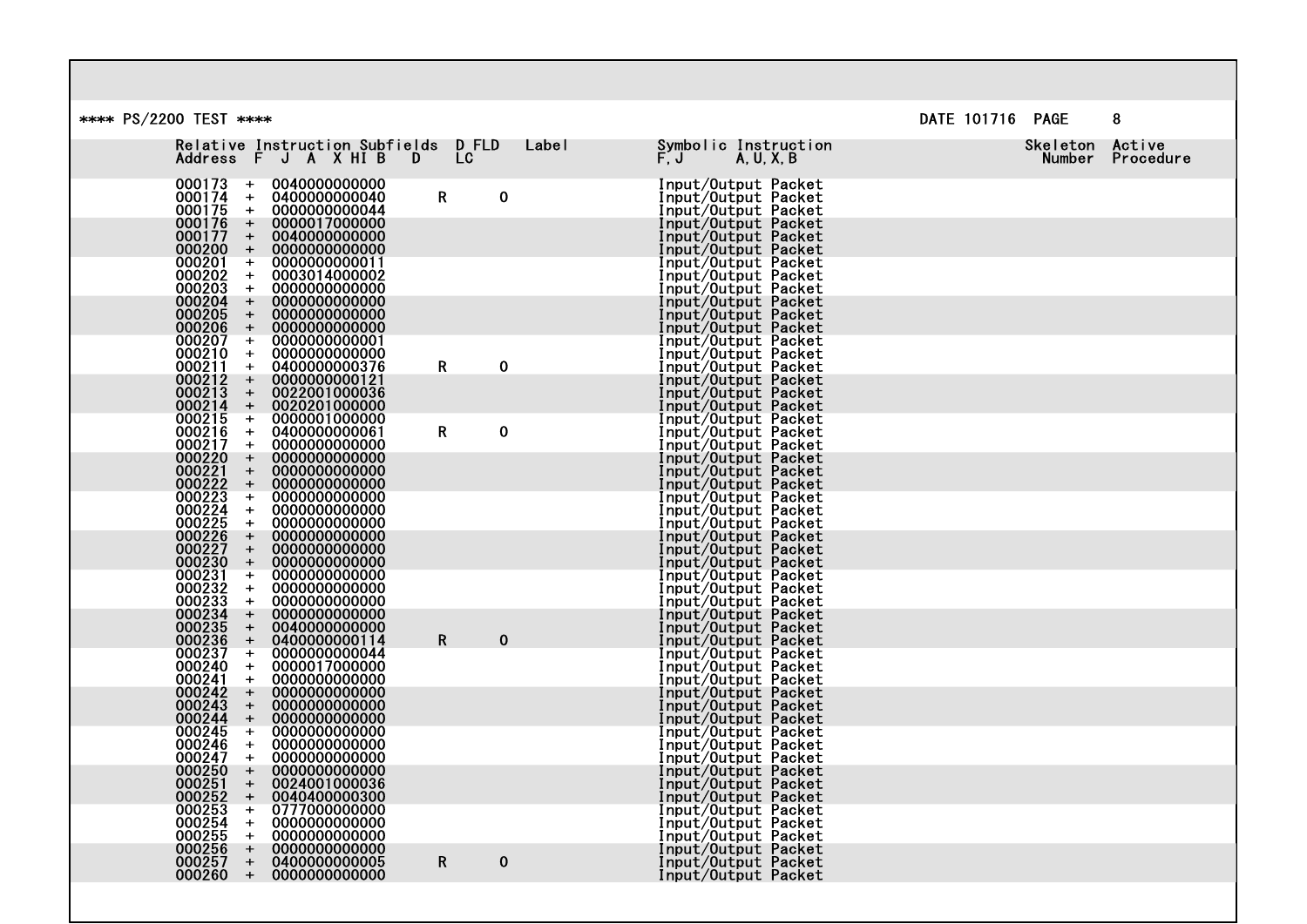| **** PS/2200 TEST ****                                                                                                                                                                                                                                    |                                                                                                                                                   |  | DATE 101716 PAGE | 9 |
|-----------------------------------------------------------------------------------------------------------------------------------------------------------------------------------------------------------------------------------------------------------|---------------------------------------------------------------------------------------------------------------------------------------------------|--|------------------|---|
| $\begin{array}{cccc} 000261 & + & 0000000000001 \\ 000262 & + & 00000000000000 \\ 000263 & + & 00000000000000 \\ 000264 & + & 00000000000000 \\ 000265 & + & 00000000000000 \\ 000266 & + & 00000000000000 \\ 000266 & + & 00000000000000 \\ \end{array}$ | <b>Input/Output Packet<br/>Input/Output Packet<br/>Input/Output Packet<br/>Input/Output Packet<br/>Input/Output Packet</b><br>Input/Output Packet |  |                  |   |
|                                                                                                                                                                                                                                                           |                                                                                                                                                   |  |                  |   |
|                                                                                                                                                                                                                                                           |                                                                                                                                                   |  |                  |   |
|                                                                                                                                                                                                                                                           |                                                                                                                                                   |  |                  |   |
|                                                                                                                                                                                                                                                           |                                                                                                                                                   |  |                  |   |
|                                                                                                                                                                                                                                                           |                                                                                                                                                   |  |                  |   |
|                                                                                                                                                                                                                                                           |                                                                                                                                                   |  |                  |   |
|                                                                                                                                                                                                                                                           |                                                                                                                                                   |  |                  |   |
|                                                                                                                                                                                                                                                           |                                                                                                                                                   |  |                  |   |
|                                                                                                                                                                                                                                                           |                                                                                                                                                   |  |                  |   |
|                                                                                                                                                                                                                                                           |                                                                                                                                                   |  |                  |   |
|                                                                                                                                                                                                                                                           |                                                                                                                                                   |  |                  |   |
|                                                                                                                                                                                                                                                           |                                                                                                                                                   |  |                  |   |
|                                                                                                                                                                                                                                                           |                                                                                                                                                   |  |                  |   |
|                                                                                                                                                                                                                                                           |                                                                                                                                                   |  |                  |   |
|                                                                                                                                                                                                                                                           |                                                                                                                                                   |  |                  |   |
|                                                                                                                                                                                                                                                           |                                                                                                                                                   |  |                  |   |
|                                                                                                                                                                                                                                                           |                                                                                                                                                   |  |                  |   |
|                                                                                                                                                                                                                                                           |                                                                                                                                                   |  |                  |   |
|                                                                                                                                                                                                                                                           |                                                                                                                                                   |  |                  |   |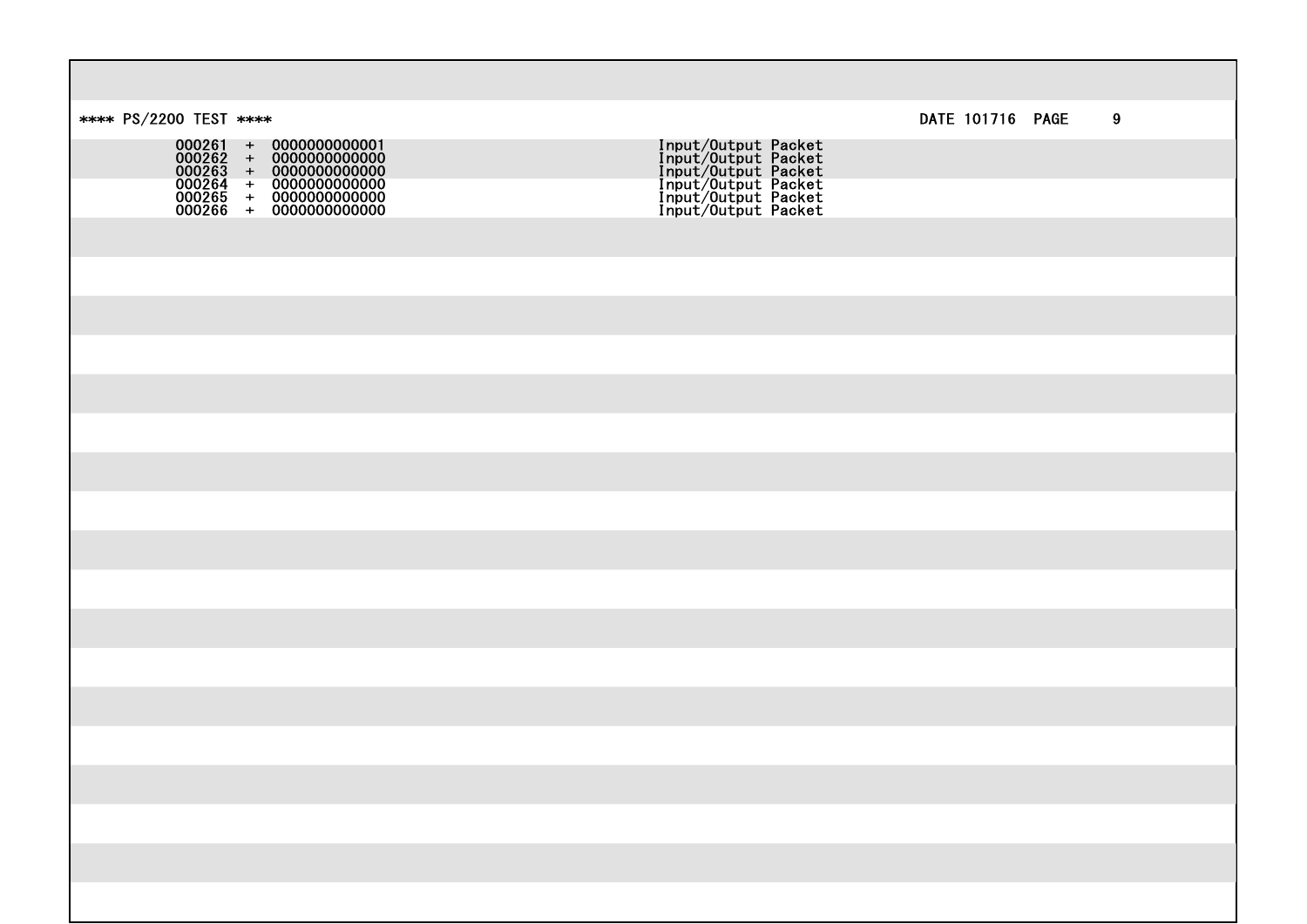| **** PS/2200 TEST ****<br>DATE 101716 PAGE<br>10<br>Skeleton Active<br>Relative Instruction Subfields D FLD<br>Label<br>Symbolic Instruction<br>LC<br>Address F J A X HI B<br>$\ddot{F}$ , $J$<br>A, U, X, B<br><b>D</b><br>Number Procedure<br>000267<br>0000000000000<br>Input/Output Packet<br>$+$<br>000270<br>000271<br>Input/Output Packet<br>0000000000000<br>$+$<br>$\ddot{\phantom{1}}$<br>0000000000000<br>Input/Output Packet<br>Input/Output Packet<br>000272<br>000273<br>000274<br>000275<br>000276<br>0040000000000<br>$+$<br>$+$<br>0400000000040<br>$\mathbf 0$<br>Input/Output Packet<br>R.<br>Input/Output Packet<br>$+$<br>$\ddot{\phantom{1}}$<br>Input/Output Packet<br>$+$<br>Input/Output Packet<br>000277<br>000300<br>Input/Output Packet<br>000000000000<br>$+$<br>0000000000000<br>$+$<br>Input/Output Packet<br>000301<br>0000000000000<br>Input/Output Packet<br>$\pm$<br>000302<br>0000000000000<br>$\pm$<br>Input/Output Packet<br>000303<br>000304<br>000305<br>0000000000000<br>Input/Output Packet<br>$+$<br>000000000000<br>$+$<br>Input/Output Packet<br>0000000000000<br>$+$<br>Input/Output Packet |
|-------------------------------------------------------------------------------------------------------------------------------------------------------------------------------------------------------------------------------------------------------------------------------------------------------------------------------------------------------------------------------------------------------------------------------------------------------------------------------------------------------------------------------------------------------------------------------------------------------------------------------------------------------------------------------------------------------------------------------------------------------------------------------------------------------------------------------------------------------------------------------------------------------------------------------------------------------------------------------------------------------------------------------------------------------------------------------------------------------------------------------------------|
|                                                                                                                                                                                                                                                                                                                                                                                                                                                                                                                                                                                                                                                                                                                                                                                                                                                                                                                                                                                                                                                                                                                                           |
|                                                                                                                                                                                                                                                                                                                                                                                                                                                                                                                                                                                                                                                                                                                                                                                                                                                                                                                                                                                                                                                                                                                                           |
|                                                                                                                                                                                                                                                                                                                                                                                                                                                                                                                                                                                                                                                                                                                                                                                                                                                                                                                                                                                                                                                                                                                                           |
|                                                                                                                                                                                                                                                                                                                                                                                                                                                                                                                                                                                                                                                                                                                                                                                                                                                                                                                                                                                                                                                                                                                                           |
|                                                                                                                                                                                                                                                                                                                                                                                                                                                                                                                                                                                                                                                                                                                                                                                                                                                                                                                                                                                                                                                                                                                                           |
|                                                                                                                                                                                                                                                                                                                                                                                                                                                                                                                                                                                                                                                                                                                                                                                                                                                                                                                                                                                                                                                                                                                                           |
|                                                                                                                                                                                                                                                                                                                                                                                                                                                                                                                                                                                                                                                                                                                                                                                                                                                                                                                                                                                                                                                                                                                                           |
| 000306<br>0000000000000<br>Input/Output Packet<br>$\ddot{}$<br>000307<br>0023000000012<br>$+$<br>Input/Output Packet<br>000310<br>0010000000000<br>Input/Output Packet<br>$+$                                                                                                                                                                                                                                                                                                                                                                                                                                                                                                                                                                                                                                                                                                                                                                                                                                                                                                                                                             |
| 000311<br>0400000000005<br>$+$<br>0<br>Input/Output Packet<br>R<br>000312<br>0000000000000<br>Input/Output Packet<br>$+$<br>000000000000<br>$+$<br>Input/Output Packet                                                                                                                                                                                                                                                                                                                                                                                                                                                                                                                                                                                                                                                                                                                                                                                                                                                                                                                                                                    |
| $\begin{array}{c} 000313 \\ 000314 \\ 000314 \\ 000315 \end{array}$<br>0000000000000<br>$+$<br>Input/Output Packet<br>Input/Output Packet<br>0000000000000<br>$+$<br>000316<br>$+$<br>0000000000000<br>Input/Output Packet                                                                                                                                                                                                                                                                                                                                                                                                                                                                                                                                                                                                                                                                                                                                                                                                                                                                                                                |
| 000317<br>0000000000000<br>Input/Output Packet<br>$\ddot{\phantom{1}}$<br>000000000000<br>Input/Output Packet<br>$\ddot{\phantom{1}}$<br>0023000000012<br>Input/Output Packet<br>$+$                                                                                                                                                                                                                                                                                                                                                                                                                                                                                                                                                                                                                                                                                                                                                                                                                                                                                                                                                      |
| 0000000000000<br>$\pm$<br>Input/Output Packet<br>0400000000061<br>R.<br>0<br>Input/Output Packet<br>$+$<br>000000000000<br>Input/Output Packet<br>$\pm$                                                                                                                                                                                                                                                                                                                                                                                                                                                                                                                                                                                                                                                                                                                                                                                                                                                                                                                                                                                   |
| 000317<br>000320<br>000321<br>000323<br>000325<br>000326<br>000327<br>0000000000000<br>Input/Output Packet<br>$+$<br>Input/Output Packet<br>Input/Output Packet<br>0000000000000<br>$+$<br>000000000000<br>$+$                                                                                                                                                                                                                                                                                                                                                                                                                                                                                                                                                                                                                                                                                                                                                                                                                                                                                                                            |
| 000330<br>0000000000000<br>Input/Output Packet<br>$+$<br>000331<br>000332<br>000333<br>0000000000000<br>Input/Output Packet<br>$\pm$<br>$+$<br>0000000000000                                                                                                                                                                                                                                                                                                                                                                                                                                                                                                                                                                                                                                                                                                                                                                                                                                                                                                                                                                              |
| Thout/Output Packet<br>ECS +0, 3, , +3, +2, +0, 1<br>ECS +2, +1, 0, 0, 0, 0, 0, 0<br>Input/Output Packet<br>003040062001<br>000334<br>041000000000<br>000335<br>0024001000036<br>$+$                                                                                                                                                                                                                                                                                                                                                                                                                                                                                                                                                                                                                                                                                                                                                                                                                                                                                                                                                      |
| 000336<br>Input/Output Packet<br>0040400000400<br>$+$<br>000337<br>0000010000000<br>Input/Output Packet<br>$+$<br>000340<br>0000000000000<br>$+$<br>Input/Output Packet                                                                                                                                                                                                                                                                                                                                                                                                                                                                                                                                                                                                                                                                                                                                                                                                                                                                                                                                                                   |
| 000341<br>0000001000000<br>Input/Output Packet<br>$+$<br>000342<br>000343<br>000000000000<br>Input/Output Packet<br>$\ddot{}$<br>0400000000061<br>R<br>0<br>$+$                                                                                                                                                                                                                                                                                                                                                                                                                                                                                                                                                                                                                                                                                                                                                                                                                                                                                                                                                                           |
| Input/Output Packet<br>000344<br>0000000000000<br>Input/Output Packet<br>$\ddot{}$<br>000345<br>$+$<br>0000000000000<br>Input/Output Packet<br>000346<br>0000000000000<br>Input/Output Packet<br>$\ddot{\phantom{1}}$                                                                                                                                                                                                                                                                                                                                                                                                                                                                                                                                                                                                                                                                                                                                                                                                                                                                                                                     |
| 000347<br>0000000000000<br>$+$<br>Input/Output Packet<br>000350<br>000351<br>0000000000000<br>000000000000<br>Input/Output Packet<br>$+$                                                                                                                                                                                                                                                                                                                                                                                                                                                                                                                                                                                                                                                                                                                                                                                                                                                                                                                                                                                                  |
| Input/Output Packet<br>$+$<br>000352<br>$+$<br>0000000000000<br>Input/Output Packet<br>0000000000000<br>000353<br>$\ddot{\phantom{1}}$<br>Input/Output Packet<br>000354<br>$+$<br>0000000000000<br>Input/Output Packet                                                                                                                                                                                                                                                                                                                                                                                                                                                                                                                                                                                                                                                                                                                                                                                                                                                                                                                    |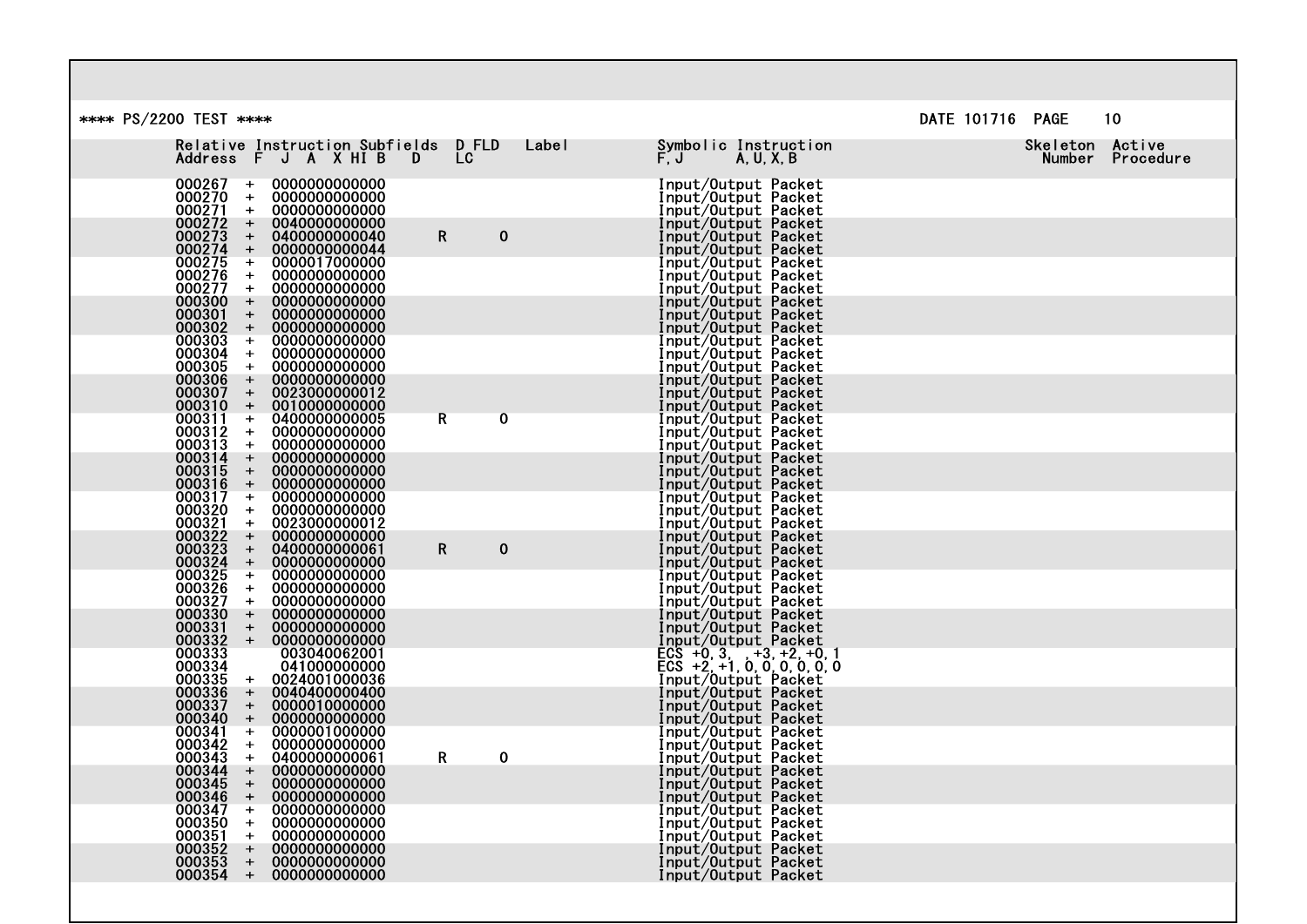| **** PS/2200 TEST ****                                                                                                                                                                   |                            |                                                                                                                                                   | DATE 101716 PAGE | $-11$ |  |
|------------------------------------------------------------------------------------------------------------------------------------------------------------------------------------------|----------------------------|---------------------------------------------------------------------------------------------------------------------------------------------------|------------------|-------|--|
| $\begin{array}{cccc} 000355&+&00000000000000\\ 000356&+&00400000000000\\ 000357&+&04000000000114\\ 000360&+&0000000001375\\ 000361&+&0000017000000\\ 000362&+&0000000000000 \end{array}$ | $\mathbf R$<br>$\mathbf 0$ | <b>Input/Output Packet<br/>Input/Output Packet<br/>Input/Output Packet<br/>Input/Output Packet<br/>Input/Output Packet</b><br>Input/Output Packet |                  |       |  |
|                                                                                                                                                                                          |                            |                                                                                                                                                   |                  |       |  |
|                                                                                                                                                                                          |                            |                                                                                                                                                   |                  |       |  |
|                                                                                                                                                                                          |                            |                                                                                                                                                   |                  |       |  |
|                                                                                                                                                                                          |                            |                                                                                                                                                   |                  |       |  |
|                                                                                                                                                                                          |                            |                                                                                                                                                   |                  |       |  |
|                                                                                                                                                                                          |                            |                                                                                                                                                   |                  |       |  |
|                                                                                                                                                                                          |                            |                                                                                                                                                   |                  |       |  |
|                                                                                                                                                                                          |                            |                                                                                                                                                   |                  |       |  |
|                                                                                                                                                                                          |                            |                                                                                                                                                   |                  |       |  |
|                                                                                                                                                                                          |                            |                                                                                                                                                   |                  |       |  |
|                                                                                                                                                                                          |                            |                                                                                                                                                   |                  |       |  |
|                                                                                                                                                                                          |                            |                                                                                                                                                   |                  |       |  |
|                                                                                                                                                                                          |                            |                                                                                                                                                   |                  |       |  |
|                                                                                                                                                                                          |                            |                                                                                                                                                   |                  |       |  |
|                                                                                                                                                                                          |                            |                                                                                                                                                   |                  |       |  |
|                                                                                                                                                                                          |                            |                                                                                                                                                   |                  |       |  |
|                                                                                                                                                                                          |                            |                                                                                                                                                   |                  |       |  |
|                                                                                                                                                                                          |                            |                                                                                                                                                   |                  |       |  |
|                                                                                                                                                                                          |                            |                                                                                                                                                   |                  |       |  |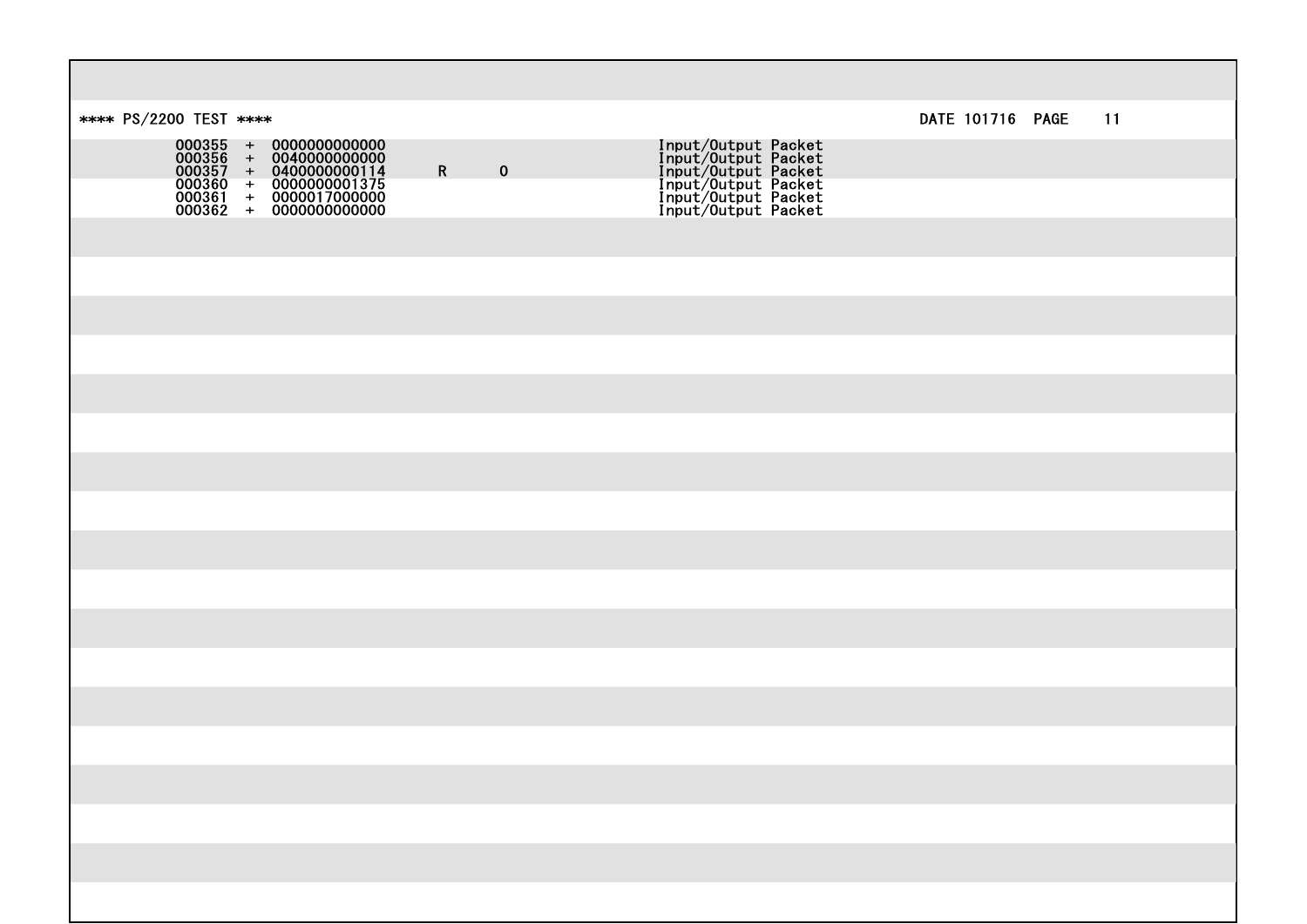| **** PS/2200 TEST ****                                |                                                |                                                                                                                                                                                                                 |                                                                  |                      |                  |                                                       |                                                                     |                                                                                                                                                                       |                       | DATE 101716 PAGE |                           | 12        |
|-------------------------------------------------------|------------------------------------------------|-----------------------------------------------------------------------------------------------------------------------------------------------------------------------------------------------------------------|------------------------------------------------------------------|----------------------|------------------|-------------------------------------------------------|---------------------------------------------------------------------|-----------------------------------------------------------------------------------------------------------------------------------------------------------------------|-----------------------|------------------|---------------------------|-----------|
|                                                       |                                                | Relative Instruction Subfields D FLD<br>Address F J A X HI B                                                                                                                                                    |                                                                  | D                    | LC               | Label                                                 | $\tilde{F}$ , $\tilde{J}$                                           | Symbolic Instruction<br>A, U, X, B                                                                                                                                    |                       |                  | Skeleton Active<br>Number | Procedure |
|                                                       | 000363<br>000364<br>000365<br>000366           | $+$<br>+<br>$\div$                                                                                                                                                                                              | 0000000000000<br>0000000000000<br>0000000000000                  |                      |                  |                                                       |                                                                     | Input/Output Packet<br>Input/Output Packet                                                                                                                            |                       |                  |                           |           |
|                                                       | 000367<br>000370                               | $\ddot{}$<br>$\ddotmark$<br>$+$                                                                                                                                                                                 | 0000000000000<br>0040000000000<br>0000000000000                  |                      |                  |                                                       |                                                                     | Thput/Output Packet<br>Input/Output Packet<br>Input/Output Packet<br>Input/Output Packet                                                                              |                       |                  |                           |           |
|                                                       | 000371<br>000372<br>000373<br>000374<br>000375 | $+$<br>$\ddot{}$<br>$+$                                                                                                                                                                                         | 0000000000011<br>0003014000002<br>0117125124055                  |                      |                  |                                                       | + ('OUT-F')                                                         | Input/Output Packet<br>Input/Output Packet                                                                                                                            |                       |                  |                           |           |
|                                                       | 000376                                         | $\ddot{}$<br>$+$<br>$+$                                                                                                                                                                                         | 0106000000000<br>0111116055106<br>0124105123124                  |                      |                  |                                                       | $+$ ('IN-F')<br>$+$ $\langle$ TEST. DATA' $\rangle$                 |                                                                                                                                                                       |                       |                  |                           |           |
|                                                       | 000377<br>000400<br>000401<br>000402           | $\ddot{}$<br>$+$<br>$+$                                                                                                                                                                                         | 0056104101124<br>0101000000000<br>0370003000204                  |                      |                  |                                                       | $+$ (+33286783108)                                                  |                                                                                                                                                                       |                       |                  |                           |           |
|                                                       | 000403<br>000404                               | $\ddot{}$<br>$+$<br>$\pm$                                                                                                                                                                                       | 0000000000137<br>0000000000142<br>0000000000000                  |                      | $\mathsf{R}$     | 0<br>Ŏ                                                | <b>VA Pointer</b><br>$\overline{V}$ A Pointer                       |                                                                                                                                                                       |                       |                  |                           |           |
|                                                       | 000405<br>000406<br>000407                     | $+$<br>$+$<br>$+$                                                                                                                                                                                               | 0000000000034<br>0000000000151<br>0000000000213                  |                      | $\mathbf{R}$     | 0<br>Ŏ                                                | $+$ (+1)<br>VA Pointer<br>VA Pointer                                |                                                                                                                                                                       |                       |                  |                           |           |
|                                                       | 000410<br>000411                               | $\ddot{}$<br>$\begin{array}{c} + \end{array}$<br>$+$                                                                                                                                                            | 0000000000251<br>0000000000335<br>0000000000307                  |                      | R<br>R<br>R<br>R | $\begin{smallmatrix} 0 \ 0 \ 0 \ 0 \end{smallmatrix}$ | <b>VA Pointer</b><br>VA Pointer<br>VA Pointer<br>VA Pointer         |                                                                                                                                                                       |                       |                  |                           |           |
|                                                       | 000412<br>000413<br>001001<br>001002           | $\ddot{}$<br>$\pm$<br>$+$                                                                                                                                                                                       | 0000000000321<br>0000140104503<br>0000140004503<br>0000160104503 |                      |                  | \$(1)                                                 | HdPkt<br><b>HdPkt</b>                                               |                                                                                                                                                                       |                       |                  |                           |           |
|                                                       | 001003<br>001004<br>001005<br>001006           | $\boldsymbol{+}$<br>$\ddot{}$<br>$\ddotmark$<br>$+$                                                                                                                                                             | 0224300100333<br>0000000070000<br>0000220070001                  |                      |                  |                                                       | <b>HdPkt</b><br><b>HdPkt</b><br>HdPkt<br>HdPkt                      | A6, , 0 0 4 1 5, 3<br>A6, , 0 0 0 1 5, 3<br>A7, , 0 0 4 1 5, 3<br>1 5, 3, 0 0, B8<br>0 0 0, 0UT-NUM, B7<br>0, 9, 0, B7<br>720, 0, *, B9<br>VA TCA\$\$\$', UCS\$EMLIB' |                       |                  |                           |           |
|                                                       | 001007<br>000001                               | $+$                                                                                                                                                                                                             | 0026400510000                                                    |                      |                  | $\frac{1}{2}$ (0)<br>$\frac{1}{2}$                    | <b>HdPkt</b><br>UCS\$DATA_VA                                        |                                                                                                                                                                       |                       |                  |                           |           |
| Main Program Prolog<br>001010<br>001011               | 001012                                         | $\begin{array}{cccc} 23&16&04&00&000002\\ 23&16&05&00&000000\\ 75&00&10&00&0&0&0100\\ 27&00&02&00&0&0&0100\\ 27&00&06&00&0&10&0001\\ 10&16&14&00&000000\\ 10&16&00&00&0000000\\ 10&16&11&00&000210 \end{array}$ |                                                                  |                      |                  |                                                       | LR, U<br>LR, U                                                      | R4, 2<br>R5, 0<br>B8, R0<br>X2, R0<br>X6, 01, , B8                                                                                                                    |                       |                  | 1185                      |           |
|                                                       | 001013<br>001014                               |                                                                                                                                                                                                                 |                                                                  |                      |                  |                                                       | čbu`<br>LX<br>LX<br>LA, U                                           | A <sub>12</sub> , 0                                                                                                                                                   |                       |                  |                           |           |
|                                                       | 001015<br>001016<br>001017<br>000414           |                                                                                                                                                                                                                 |                                                                  |                      | $\mathbf{x}$     | \$(0)                                                 | LÂ, Ŭ<br>LÂ, Ŭ<br>LA, Ŭ ÁÒ, Ô<br>LA, U A9, 136<br>UCS\$CODELVE 'UC: | 'UCS\$EMLIB'                                                                                                                                                          | ' RTS\$VARPRO'        |                  |                           |           |
|                                                       | 001020<br>001021                               |                                                                                                                                                                                                                 |                                                                  |                      |                  |                                                       | LR                                                                  | RO, 0415, B8<br>0414, B8                                                                                                                                              | . Call to RTS\$VARPRO |                  |                           |           |
|                                                       | 001022<br>001023<br>001024                     | 23 00 00 00 0 10 0415<br>07 16 13 00 0 10 0414<br>10 16 00 00 000000<br>10 16 01 00 000000<br>23 00 00 12 1 01 0003                                                                                             |                                                                  |                      |                  |                                                       | CALL<br>LA, U<br>īa, ū<br>LR <sup>'</sup>                           | AO, O<br>A1. O<br>RO, *03, X10, B1                                                                                                                                    |                       |                  |                           |           |
|                                                       | 001025<br>001026                               | 07 16 00 00<br>27 16 01 00                                                                                                                                                                                      |                                                                  | 001035 R<br>001000 R |                  |                                                       | <b>LOCL</b><br>LX, U                                                | <b>PS2200-TEST</b><br>$X1, $(1)+01000$                                                                                                                                | LOCL to PS2200-TEST   |                  | 1846                      |           |
| Main Program Epilog<br>001027    27    16    15    00 |                                                |                                                                                                                                                                                                                 |                                                                  | 001027 R             |                  |                                                       | LX, U                                                               | $A1, $(1)+01027$                                                                                                                                                      |                       |                  | 1184                      |           |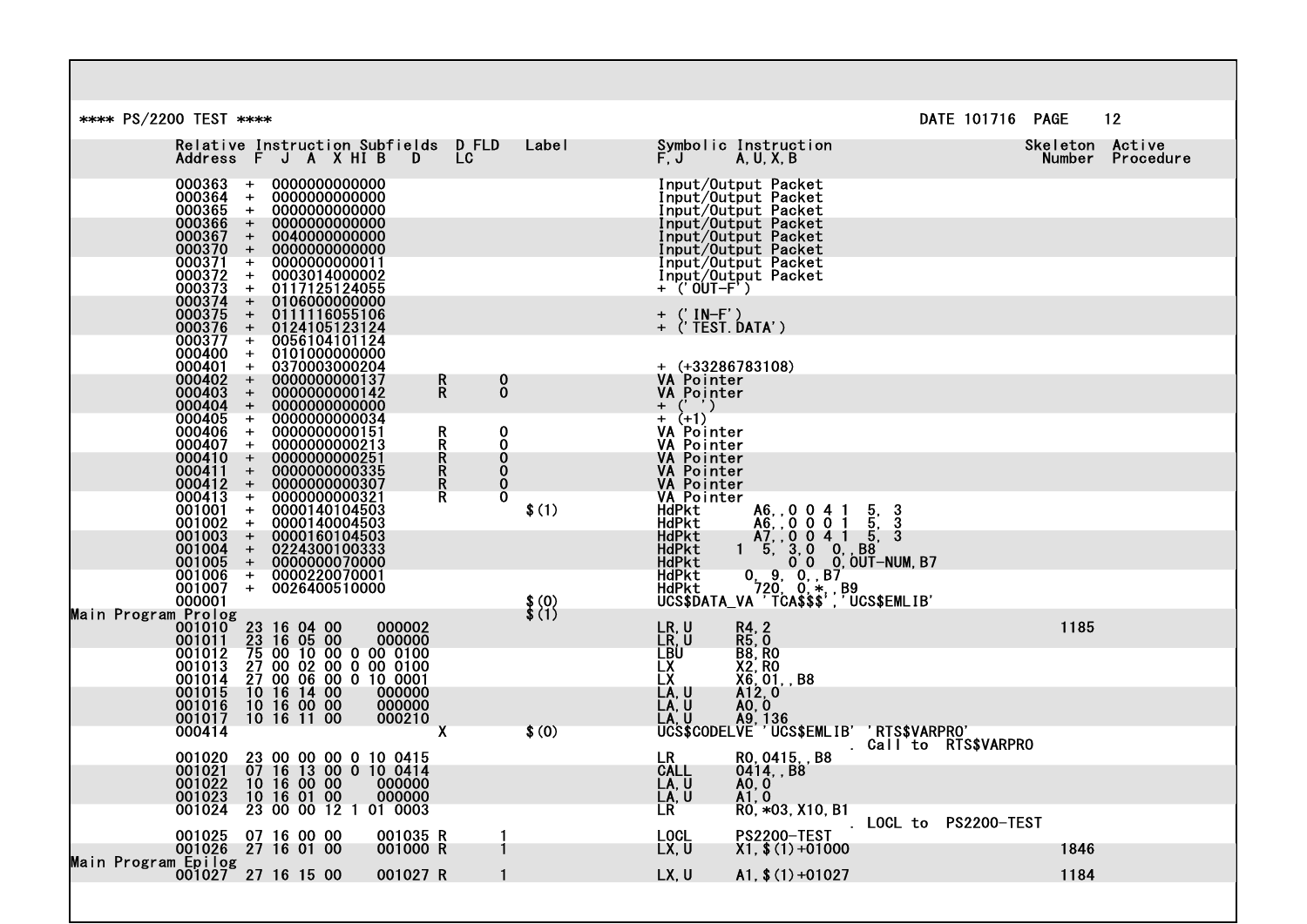| **** PS/2200 TEST **** |                                                              |               |       |  | DATE 101716 PAGE                                                                                                                   | 13 |
|------------------------|--------------------------------------------------------------|---------------|-------|--|------------------------------------------------------------------------------------------------------------------------------------|----|
|                        |                                                              | $\frac{1}{x}$ | \$(0) |  | LXI,H1 A1,*0,X1,B0<br>LA,U A0,0<br>UC\$\$CODELVE'UCS\$EMLIB''RTS\$EPILOGUE'<br>LR R0,0417,B8 Gallto RTS\$EPILOGUE<br>CALL 0416,,B8 |    |
|                        | 001032 23 00 00 00 0 10 0417<br>001033 07 16 13 00 0 10 0416 |               |       |  |                                                                                                                                    |    |
|                        |                                                              |               |       |  |                                                                                                                                    |    |
|                        |                                                              |               |       |  |                                                                                                                                    |    |
|                        |                                                              |               |       |  |                                                                                                                                    |    |
|                        |                                                              |               |       |  |                                                                                                                                    |    |
|                        |                                                              |               |       |  |                                                                                                                                    |    |
|                        |                                                              |               |       |  |                                                                                                                                    |    |
|                        |                                                              |               |       |  |                                                                                                                                    |    |
|                        |                                                              |               |       |  |                                                                                                                                    |    |
|                        |                                                              |               |       |  |                                                                                                                                    |    |
|                        |                                                              |               |       |  |                                                                                                                                    |    |
|                        |                                                              |               |       |  |                                                                                                                                    |    |
|                        |                                                              |               |       |  |                                                                                                                                    |    |
|                        |                                                              |               |       |  |                                                                                                                                    |    |
|                        |                                                              |               |       |  |                                                                                                                                    |    |
|                        |                                                              |               |       |  |                                                                                                                                    |    |
|                        |                                                              |               |       |  |                                                                                                                                    |    |
|                        |                                                              |               |       |  |                                                                                                                                    |    |
|                        |                                                              |               |       |  |                                                                                                                                    |    |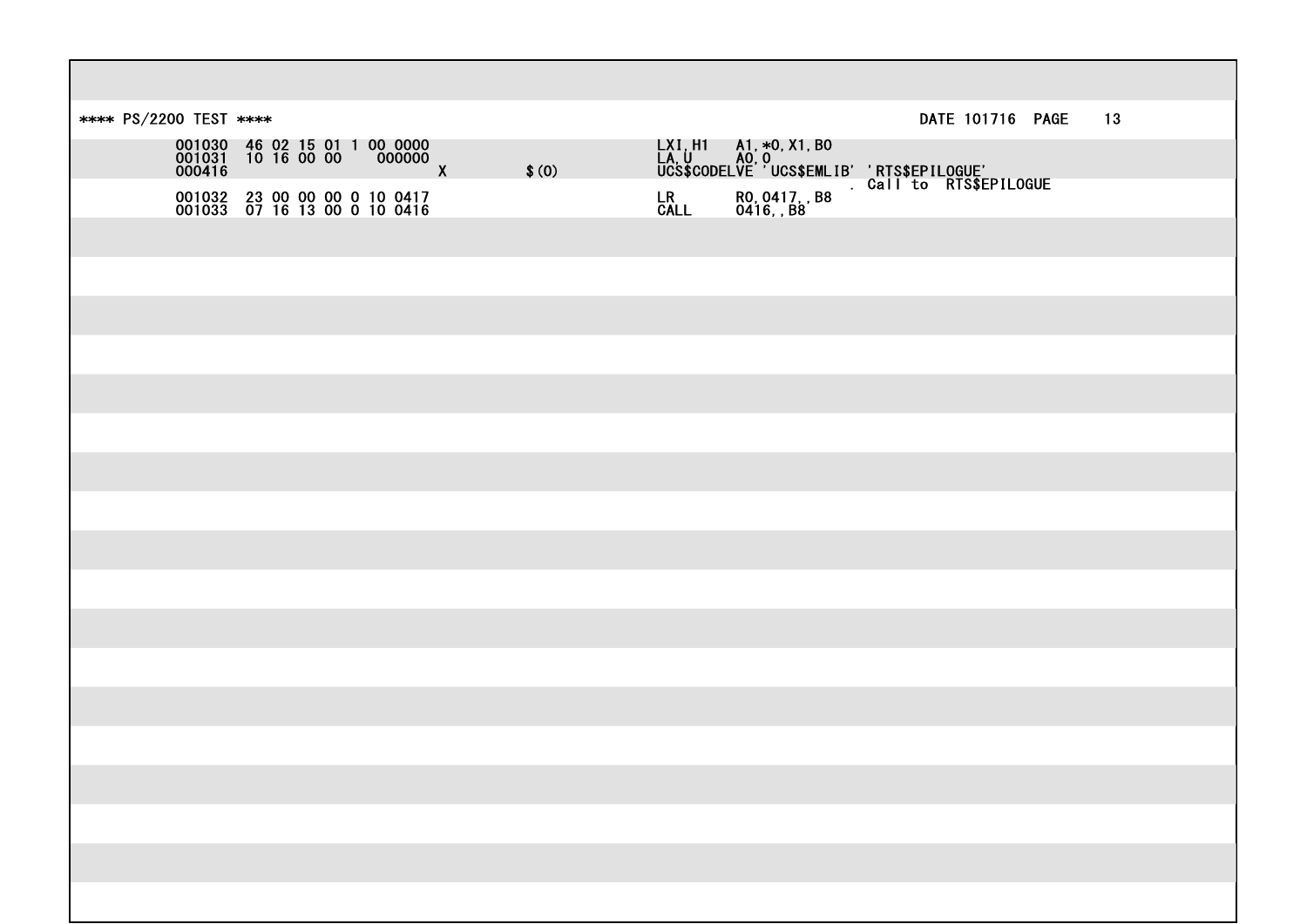|          | **** PS/2200 TEST ****                                                       |  |                                                                                                                                                                                                                                                                                                    |                                                                  |                                            |                                                                      |                                                                                                                                                                                                                                                    | DATE 101716 PAGE                                                                                                                                                                                                                                        | $\overline{14}$                      |                                                                                                                            |
|----------|------------------------------------------------------------------------------|--|----------------------------------------------------------------------------------------------------------------------------------------------------------------------------------------------------------------------------------------------------------------------------------------------------|------------------------------------------------------------------|--------------------------------------------|----------------------------------------------------------------------|----------------------------------------------------------------------------------------------------------------------------------------------------------------------------------------------------------------------------------------------------|---------------------------------------------------------------------------------------------------------------------------------------------------------------------------------------------------------------------------------------------------------|--------------------------------------|----------------------------------------------------------------------------------------------------------------------------|
|          |                                                                              |  |                                                                                                                                                                                                                                                                                                    | Relative Instruction Subfields DFLD<br>Address F J A X HI B D LC | <b>Label</b>                               |                                                                      | Symbolic Instruction<br>F.J      A.U.X.B                                                                                                                                                                                                           |                                                                                                                                                                                                                                                         |                                      | Skeleton Active<br>Number Procedure                                                                                        |
|          | 001034 73 17 03 00 0 00 0000<br>Prolog for PŠŽ2OO-TEST<br>001035<br>001037   |  | $\begin{array}{rrrr} 1181 & 75 & 00 & 10 & 00 & 0 & 00 & 0100 \\ 73 & 14 & 02 & 12 & 3 & 01 & 0034 \\ 27 & 00 & 01 & 00 & 0 & 10 & 0401 \\ 06 & 00 & 01 & 12 & 1 & 01 & 0000 \\ 04 & 00 & 00 & 12 & 1 & 01 & 0003 \\ 06 & 00 & 11 & 12 & 1 & 01 & 0002 \\ 05 & 00 & 00 & 12 & 1 & 01 & 0007 \\ 05$ |                                                                  |                                            |                                                                      | $RTN$ Lexical Level 1 Block Number<br>LBU 88, RO<br>BUY *034, *X10, B1<br>EX X1, (+33286783108), , B<br>SX X1, +0, X10, B1<br>SX RO, *03, X10, B1<br>SX X9, *02, X10, B1<br>SZ *07, X10, B1<br>SZ *015, X10, B1<br>SZ *015, X10, B1<br>SZ *015, X1 | RTN<br>1B1 Level 1 Block Number 1<br>LBU<br>BUY *034, *X10, B1 1027<br>LX X1, *0 X10, B1<br>LX X1, *0 X10, B1<br>SX R0, *03, X10, B1<br>SX R0, *03, X10, B1<br>SX 9, 202, X10, B1<br>SZ *07 X10, B1<br>SZ *07 X10, B1<br>SZ *015, X10, B1<br>SZ *015,   |                                      | <b>PS2200-TEST<br/>PS2200-TEST</b><br><b>PS2200-TEST</b><br>PS2200-TEST                                                    |
|          | 001040<br>001041<br>001042<br>001043<br>001044<br>001045<br>001046<br>001047 |  | $\begin{array}{cccc} 05 & 00 & 00 & 12 & 1 & 01 & 0012 \\ 27 & 00 & 11 & 00 & 0 & 00 & 0012 \\ 01 & 00 & 16 & 12 & 1 & 01 & 0032 \\ 10 & 04 & 05 & 00 & 0 & 10 & 0002 \\ 74 & 10 & 05 & 00 & 0 & 001057 \end{array}$                                                                               |                                                                  |                                            |                                                                      |                                                                                                                                                                                                                                                    |                                                                                                                                                                                                                                                         |                                      | PS2200-TEST<br><b>PS2200-TEST</b><br>PS2200-TEST<br><b>PS2200-TEST</b><br>PS2200-TEST<br>PS2200-TEST<br><b>PS2200-TEST</b> |
|          | 001050<br>001051<br>001052<br>001053<br>000420                               |  | 001057 R<br>$\begin{array}{c} 10 & 00 & 01 & 00 & 0 & 10 & 0150 \\ 10 & 16 & 00 & 00 & 000001 \end{array}$                                                                                                                                                                                         | $\mathbf{1}$<br>$\boldsymbol{X}$                                 | \$(0)                                      |                                                                      |                                                                                                                                                                                                                                                    |                                                                                                                                                                                                                                                         |                                      | PS2200-TEST<br><b>PS2200-TEST</b><br><b>PS2200-TEST</b><br>PS2200-TEST<br>PS2200-TEST<br>PS2200-TEST                       |
|          | 001054<br>001055<br>001056                                                   |  | 23 00 00 00 0 10 0421<br>07 16 13 00 0 10 0420<br>05 04 00 00 0 10 0002                                                                                                                                                                                                                            |                                                                  | <b>CGL001057</b>                           | LR<br>CALL<br>SZ, Q2                                                 |                                                                                                                                                                                                                                                    | 1647<br>16420, 88<br>Agyaz – 1647<br>Agyaz – 1647                                                                                                                                                                                                       |                                      | PS2200-TEST<br>PS2200-TEST<br>PS2200-TEST<br>PS2200-TEST<br>PS2200-TEST                                                    |
| 21<br>22 | 001057                                                                       |  | 05 00 00 12 1 01 0024                                                                                                                                                                                                                                                                              | PROČEDURE DIVISION.<br>MAIN-PROC.                                | <b>MAIN-PROC</b>                           | <b>SZ</b>                                                            |                                                                                                                                                                                                                                                    | *CGV024, X10, B1                                                                                                                                                                                                                                        | 1647                                 | <b>PS2200-TEST</b>                                                                                                         |
| 23       |                                                                              |  |                                                                                                                                                                                                                                                                                                    |                                                                  | CGLOO1060<br>OPEN INPUT IN-F OUTPUT OUT-F. |                                                                      |                                                                                                                                                                                                                                                    |                                                                                                                                                                                                                                                         |                                      | <b>PS2200-TEST</b>                                                                                                         |
|          | 000422                                                                       |  | 001060 10 00 05 00 0 00 0114<br>001061 14 16 05 12 1 000027<br>001062 01 00 05 00 0 10 0200<br>001063 10 00 03 00 0 10 0406<br>001064 10 16 00 00 000000<br>$\overline{0}$ 000000 $\overline{X}$                                                                                                   |                                                                  | \$(0)                                      |                                                                      |                                                                                                                                                                                                                                                    | LA A5, R12<br>AA, U A5, *Numbered variable, X10<br>SA A5, 0200, B8<br>LA A3, Ptr 0000000000151, B8<br>LA A3, Ptr 000000000151, B8<br>LA A0, 0<br>LA A0, 0<br>LA A0, 0<br>LA A0, 0<br>LA A0, 2<br>CS\$CODELVE UCS\$EMLIB' 'RTS\$OPEN'<br>LR RO, 0423, B8 |                                      |                                                                                                                            |
|          | 001065<br>001066<br>001067<br>001070                                         |  | $\frac{000002}{001077}$ R                                                                                                                                                                                                                                                                          | $\mathbf{1}$                                                     |                                            |                                                                      |                                                                                                                                                                                                                                                    |                                                                                                                                                                                                                                                         |                                      |                                                                                                                            |
|          | 001071<br>001072<br>001073<br>001074<br>001075<br>001076                     |  | $\begin{array}{cccc} 23&00&00&00&0&10&0423\ 07&16&13&00&0&10&0422\ 05&16&00&00&000002\ 74&15&04&00&000002\ 75&00&07&00&0&10&0040\ 27&16&01&00&0000040\ 27&16&04&00&0000000\ 23&16&01&00&000024\ 51&16&04&00&000001\ 22&00&04&01&3&10&1600$                                                         |                                                                  |                                            | <b>LBU</b><br>$\overline{LX}$ , U<br>ĒX, Ū<br>ČŘ, Ŭ<br>LXST, U<br>BT | $\overline{B7}$ , IN-F, B8<br>X1, 260<br>X4, 0<br>R1, 20<br>X4, 1<br>$X4, B7, *X1, B8, *0$                                                                                                                                                         | $rac{1}{8}$                                                                                                                                                                                                                                             | 1936<br>1833<br>1833<br>1929<br>3204 | PS2200-TEST<br><b>PS2200-TEST</b><br><b>PS2200-TEST</b><br><b>PS2200-TEST</b><br><b>PS2200-TEST</b><br><b>PS2200-TEST</b>  |
|          | 001077<br>001100                                                             |  | 10 00 03 00 0 10 0407<br>10 16 00 00 0000000                                                                                                                                                                                                                                                       |                                                                  | CGL001077                                  | LA<br>LA, U                                                          |                                                                                                                                                                                                                                                    | A3, Ptr 0000000000213, B8 1835<br>A0, 0 1736<br>. Call to RTS\$OPEN                                                                                                                                                                                     |                                      | <b>PS2200-TEST</b><br><b>PS2200-TEST</b><br>PS2200-TEST<br>PS2200-TEST                                                     |
|          | 001101<br>001102<br>001103 55 16 00 00<br>001104 74 15 04 00                 |  | 23 00 00 00 0 10 0423<br>07 16 13 00 0 10 0422<br>000002<br>001115 R                                                                                                                                                                                                                               |                                                                  |                                            | <b>LR</b><br>CALL<br>TG, U                                           | R0, 0423, , B8<br>0422, , B8<br>A0, 2<br>CGL001115                                                                                                                                                                                                 |                                                                                                                                                                                                                                                         | 3560                                 | PŠ2200-TEST<br><b>PS2200-TEST</b><br>PS2200-TEST<br>PS2200-TEST                                                            |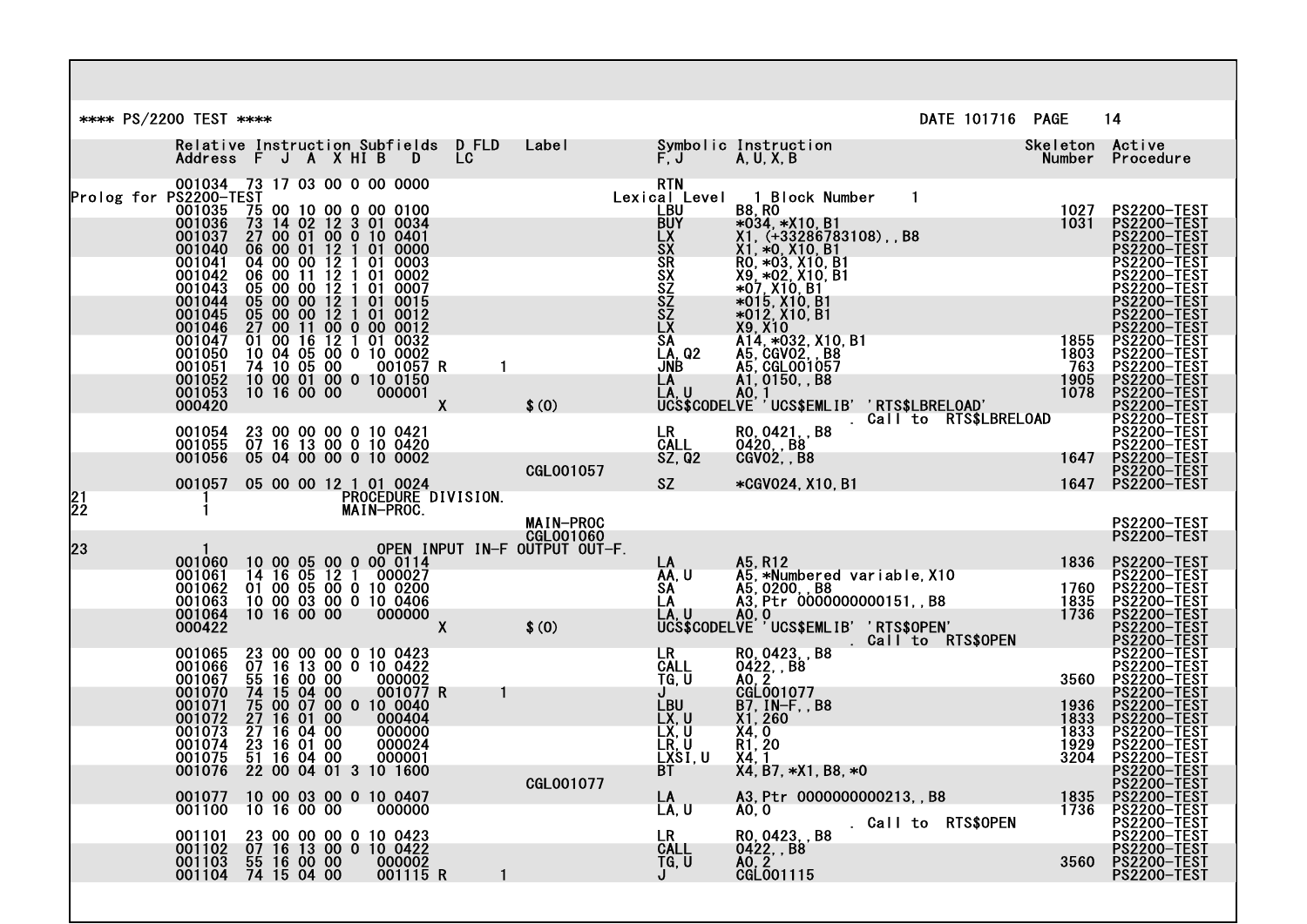| DATE 101716 PAGE<br>**** PS/2200 TEST ****                                                                                                                                                                                                                                                                |                                      | 15                                                                                                |
|-----------------------------------------------------------------------------------------------------------------------------------------------------------------------------------------------------------------------------------------------------------------------------------------------------------|--------------------------------------|---------------------------------------------------------------------------------------------------|
| LBU<br>LX, U<br>LX, U<br>LX, U<br>LXSI, U<br>BT<br>B7, OUT-F, , B8<br>X1, 260<br>X4, 0<br>R1, 21<br>X4, B7, *X1, B8, *0<br>001105 75 00 07 00 0 10 0114<br>001106 27 16 01 00 000404<br>001107 27 16 04 00 000000<br>001110 23 16 01 00 0000025<br>001111 51 16 04 00 000001<br>001111 51 16 04 00 000001 | 1936<br>1833<br>1833<br>1929<br>3204 | <b>PS2200-TEST<br/>PS2200-TEST<br/>PS2200-TEST<br/>PS2200-TEST<br/>PS2200-TEST</b><br>PS2200-TEST |
|                                                                                                                                                                                                                                                                                                           |                                      |                                                                                                   |
|                                                                                                                                                                                                                                                                                                           |                                      |                                                                                                   |
|                                                                                                                                                                                                                                                                                                           |                                      |                                                                                                   |
|                                                                                                                                                                                                                                                                                                           |                                      |                                                                                                   |
|                                                                                                                                                                                                                                                                                                           |                                      |                                                                                                   |
|                                                                                                                                                                                                                                                                                                           |                                      |                                                                                                   |
|                                                                                                                                                                                                                                                                                                           |                                      |                                                                                                   |
|                                                                                                                                                                                                                                                                                                           |                                      |                                                                                                   |
|                                                                                                                                                                                                                                                                                                           |                                      |                                                                                                   |
|                                                                                                                                                                                                                                                                                                           |                                      |                                                                                                   |
|                                                                                                                                                                                                                                                                                                           |                                      |                                                                                                   |
|                                                                                                                                                                                                                                                                                                           |                                      |                                                                                                   |
|                                                                                                                                                                                                                                                                                                           |                                      |                                                                                                   |
|                                                                                                                                                                                                                                                                                                           |                                      |                                                                                                   |
|                                                                                                                                                                                                                                                                                                           |                                      |                                                                                                   |
|                                                                                                                                                                                                                                                                                                           |                                      |                                                                                                   |
|                                                                                                                                                                                                                                                                                                           |                                      |                                                                                                   |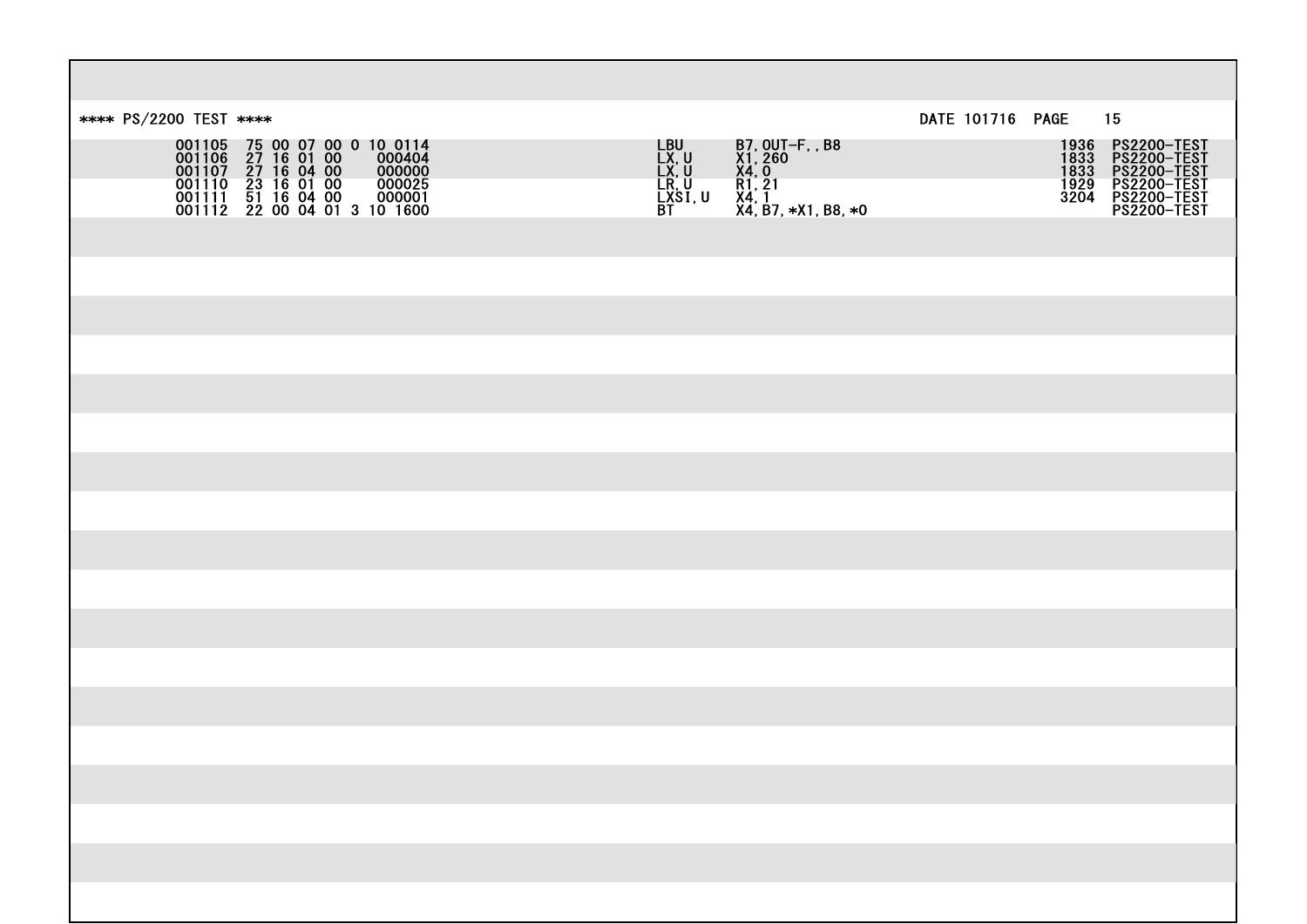|                 | **** PS/2200 TEST **** |                                          |                            |  |                                                                                                                                                                                                          |                                   |              |                                                                                   |                                         |                                                                                                                | DATE 101716 PAGE     |                                             | 16                                                                                           |
|-----------------|------------------------|------------------------------------------|----------------------------|--|----------------------------------------------------------------------------------------------------------------------------------------------------------------------------------------------------------|-----------------------------------|--------------|-----------------------------------------------------------------------------------|-----------------------------------------|----------------------------------------------------------------------------------------------------------------|----------------------|---------------------------------------------|----------------------------------------------------------------------------------------------|
|                 |                        |                                          |                            |  | Relative Instruction Subfields DFLD<br>Address F J A X HI B D LC                                                                                                                                         |                                   |              | Label <b>Labe</b>                                                                 |                                         |                                                                                                                |                      | Skeleton Active<br>Number Proced            | Procedure                                                                                    |
|                 |                        |                                          |                            |  | 001113 10 07 05 01 1 10 0000<br>001114 01 07 05 04 1 07 0000                                                                                                                                             |                                   |              | CGL001115                                                                         | LA, 01<br>SA, 01                        | A5, *0, X1, B8<br>A5, *0, X4, B7                                                                               |                      |                                             | <b>PS2200-TEST</b><br>PŠ2200-TEST<br><b>PS2200-TEST</b>                                      |
| 124             | 001115                 | 001116<br>001117                         | 53 16 16 00<br>74 15 04 00 |  | 10 07 16 00 0 10 0004<br>000105<br>001142 R                                                                                                                                                              | PERFORM UNTIL IN-EOF              |              |                                                                                   | LA, Q1<br>TNE, U<br>J                   | A14, IN-EOF-FLAG, , B8<br>A14, 69<br><b>CGL001142</b>                                                          |                      | 1803<br>701                                 | <b>PS2200-TEST</b><br><b>PS2200-TEST</b><br>PS2200-TEST                                      |
|                 |                        | 001120 27 16 07 00                       |                            |  | 000105                                                                                                                                                                                                   |                                   |              | <b>CGL001120</b>                                                                  | LX, U                                   | X7,69                                                                                                          |                      | 1802                                        | PS2200-TEST<br>PS2200-TEST<br><b>PS2200-TEST</b>                                             |
| 25              | 000424                 |                                          |                            |  | $\begin{array}{@{}lllllllllll@{}} & 1 & 1 & \mbox{READ} \\ \text{001121} & 10 & 00 & 03 & 00 & 0 & 10 & 0410 \\ \text{001122} & 10 & 16 & 00 & 00 & & 000000 \end{array}$<br>000000                      | $\sim$ $\chi$                     |              | READ IN-F AT END SET IN-EOF TO TRUE<br>\$(0)                                      | LA<br>LA, U                             | A3, Ptr 0000000000251, B8<br>LA<br>LAU AO O<br>UCS\$CODELVE UCS\$EMLIB' 'RTS\$RECREAD'<br>Call to RTS\$RECREAD |                      | $\begin{array}{r} 1835 \\ 1753 \end{array}$ | <b>PS2200-TEST</b><br>PS2200-TEST<br>PS2200-TEST<br><b>PS2200-TEST</b>                       |
|                 |                        |                                          |                            |  | 001123 23 00 00 00 0 10 0425<br>001124 07 16 13 00 0 10 0424<br>001125 55 16 00 00 000002<br>001126 74 15 04 00 001137<br>001127 74 11 00 00 001131<br>001130 74 15 04 00 001133<br>001137 R<br>001131 R |                                   |              |                                                                                   | CALL<br>TG, U<br>J<br>JB<br>J           | R0, 0425, , B8<br>0424, , B8<br>AO 2''<br>CGL001137<br>AO, CGLOO1131                                           |                      | 3560<br>3558                                | PS2200-TEST<br>PS2200-TEST<br><b>PS2200-TEST</b><br>PS2200-TEST<br><b>PS2200-TEST</b>        |
|                 |                        |                                          |                            |  | 001133 R                                                                                                                                                                                                 |                                   |              | CGL001131                                                                         |                                         | CGL001133                                                                                                      |                      | 947                                         | PS2200-TEST<br>PS2200-TEST                                                                   |
| 25              |                        |                                          |                            |  | 001131 06 07 07 00 0 10 0004<br>001132 74 15 04 00 001137<br>001137 R                                                                                                                                    |                                   |              | READ IN-F AT END SET IN-EOF TO TRUE<br>CGLOO1133<br>NOT AT END PERFORM PRINT-PROC | SX, 01<br>J                             | X7, IN-EOF-FLAG, , B8<br>CGL001137                                                                             |                      | 1646<br>947                                 | <b>PS2200-TEST</b><br><b>PS2200-TEST</b><br>PS2200-TEST                                      |
| $\frac{26}{27}$ |                        | $\mathbf{1}$<br>$\mathbf{1}$             |                            |  |                                                                                                                                                                                                          | <b>END-READ</b>                   |              |                                                                                   |                                         |                                                                                                                |                      |                                             |                                                                                              |
|                 | 001135                 | 001133 27 16 01 00<br>001134             |                            |  | END-PERFORM.<br>76 19 UI 00 001136 R<br>06 00 01 12 1 01 0024<br>74 15 04 00 001161 P                                                                                                                    |                                   |              | CGL001136                                                                         | LX, U<br><b>SX</b><br>J                 | X1, CGL001136<br>X1, *CGV024, X10, B1<br><b>PRINT-PROC</b>                                                     |                      | 1091<br>947                                 | <b>PS2200-TEST</b><br>PS2200-TEST<br>PS2200-TEST<br><b>PS2200-TEST</b>                       |
|                 |                        | 001136                                   |                            |  | 05 00 00 12 1 01 0024                                                                                                                                                                                    |                                   |              | CGL001137                                                                         | <b>SZ</b>                               | *CGV024, X10, B1                                                                                               |                      | 1083                                        | <b>PS2200-TEST</b><br>PS2200-TEST                                                            |
|                 |                        |                                          |                            |  | 001137  10  07  16  00  0  10  0004<br>001140  52  16  16  00  000105<br>001141  74  15  04  00  001121<br>OO1121 R                                                                                      |                                   | $\mathbf{1}$ | <b>CGL001142</b>                                                                  | <b>LA, 01</b><br>TE, U<br>J             | A14, IN-EOF-FLAG, , B8<br>A14, 69<br><b>CGLOO1121</b>                                                          |                      | 1803<br>889                                 | <b>PS2200-TEST</b><br>PS2200-TEST<br>PS2200-TEST<br><b>PS2200-TEST</b>                       |
| 29              | 000426                 |                                          |                            |  | $\begin{array}{ccc}\n001142 & 10 & 00 & 03 & 00 & 0 & 10 & 0412 \\ 001143 & 10 & 16 & 00 & 00 & 000000\n\end{array}$<br>000000                                                                           | CLOSE IN-F OUT-F.<br>$\mathbf{X}$ |              | \$(0)                                                                             |                                         |                                                                                                                |                      | 1835<br>1709                                | <b>PS2200-TEST<br/>PS2200-TEST</b><br><b>PS2200-TEST</b>                                     |
|                 |                        | 001144<br>001145<br>001146<br>001147     |                            |  | 23 00 00 00 0 10 0427<br>07 16 13 00 0 10 0426<br>10 00 03 00 0 10 0413                                                                                                                                  |                                   |              |                                                                                   | <b>LR</b><br><b>CALL</b><br>LA<br>LA, U | RO. 0427, B8<br>0426, B8<br>A3, Ptr <sup>-</sup> 0000000000321, , B8<br>A0, 0                                  | Call to RTS\$CLOSE   | 1835<br>1709                                | PS2200-TEST<br>PS2200-TEST<br><b>PS2200-TEST</b><br><b>PS2200-TEST</b><br><b>PS2200-TEST</b> |
|                 |                        | 001150<br>001151                         |                            |  | 23 00 00 00 0 10 0427<br>07 16 13 00 0 10 0426                                                                                                                                                           |                                   |              |                                                                                   | LR<br>CALL                              | R0, 0427, , B8<br>0426, , B8                                                                                   | . Call to RTS\$CLOSE |                                             | <b>PS2200-TEST</b><br>PS2200-TEST<br><b>PS2200-TEST</b>                                      |
| I30             |                        | 001152 27 16 01 00<br>001153 27 16 15 00 |                            |  | STOP RUN.<br>001000 R<br>001153 R                                                                                                                                                                        |                                   |              |                                                                                   | LX, U<br>LX, U                          | $X1, $ (1) +01000$<br>A1, \$ (1) +01153                                                                        |                      | 1846<br>1204                                | <b>PS2200-TEST</b><br><b>PS2200-TEST</b>                                                     |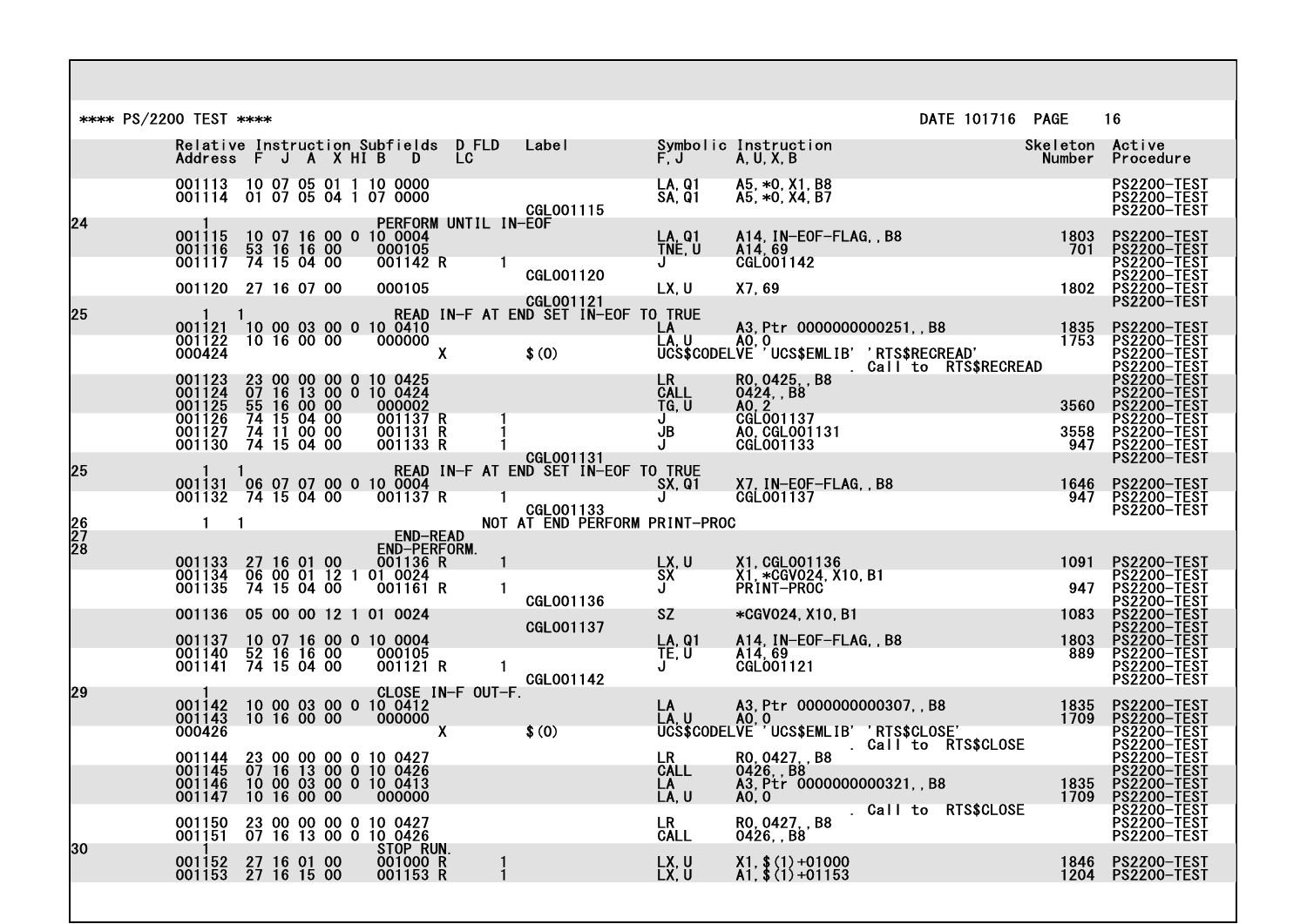| **** PS/2200 TEST **** |  |  |                                                                        |       |                   |                              | DATE 101716 PAGE                                                                                                  |  | 17                                                                                                 |
|------------------------|--|--|------------------------------------------------------------------------|-------|-------------------|------------------------------|-------------------------------------------------------------------------------------------------------------------|--|----------------------------------------------------------------------------------------------------|
|                        |  |  | 001154 46 02 15 01 1 00 0000<br>001155 10 16 00 00 0000000<br>000430 x | \$(0) |                   |                              | LXI,H1 A1,*0,X1,B0<br>LA,U A0,0<br>UCS\$CODELVE UCS\$EMLIB' 'RTS\$STOP'<br>Call to RTS\$STOP<br>Call to RTS\$STOP |  | <b>PS2200-TEST<br/>PS2200-TEST<br/>PS2200-TEST<br/>PS2200-TEST<br/>PS2200-TEST<br/>PS2200-TEST</b> |
|                        |  |  | 001156 23 00 00 00 0 10 0431<br>001157 07 16 13 00 0 10 0430           |       | <b>LR</b><br>CALL | R0, 0431, , B8<br>0430, , B8 |                                                                                                                   |  |                                                                                                    |
|                        |  |  |                                                                        |       |                   |                              |                                                                                                                   |  |                                                                                                    |
|                        |  |  |                                                                        |       |                   |                              |                                                                                                                   |  |                                                                                                    |
|                        |  |  |                                                                        |       |                   |                              |                                                                                                                   |  |                                                                                                    |
|                        |  |  |                                                                        |       |                   |                              |                                                                                                                   |  |                                                                                                    |
|                        |  |  |                                                                        |       |                   |                              |                                                                                                                   |  |                                                                                                    |
|                        |  |  |                                                                        |       |                   |                              |                                                                                                                   |  |                                                                                                    |
|                        |  |  |                                                                        |       |                   |                              |                                                                                                                   |  |                                                                                                    |
|                        |  |  |                                                                        |       |                   |                              |                                                                                                                   |  |                                                                                                    |
|                        |  |  |                                                                        |       |                   |                              |                                                                                                                   |  |                                                                                                    |
|                        |  |  |                                                                        |       |                   |                              |                                                                                                                   |  |                                                                                                    |
|                        |  |  |                                                                        |       |                   |                              |                                                                                                                   |  |                                                                                                    |
|                        |  |  |                                                                        |       |                   |                              |                                                                                                                   |  |                                                                                                    |
|                        |  |  |                                                                        |       |                   |                              |                                                                                                                   |  |                                                                                                    |
|                        |  |  |                                                                        |       |                   |                              |                                                                                                                   |  |                                                                                                    |
|                        |  |  |                                                                        |       |                   |                              |                                                                                                                   |  |                                                                                                    |
|                        |  |  |                                                                        |       |                   |                              |                                                                                                                   |  |                                                                                                    |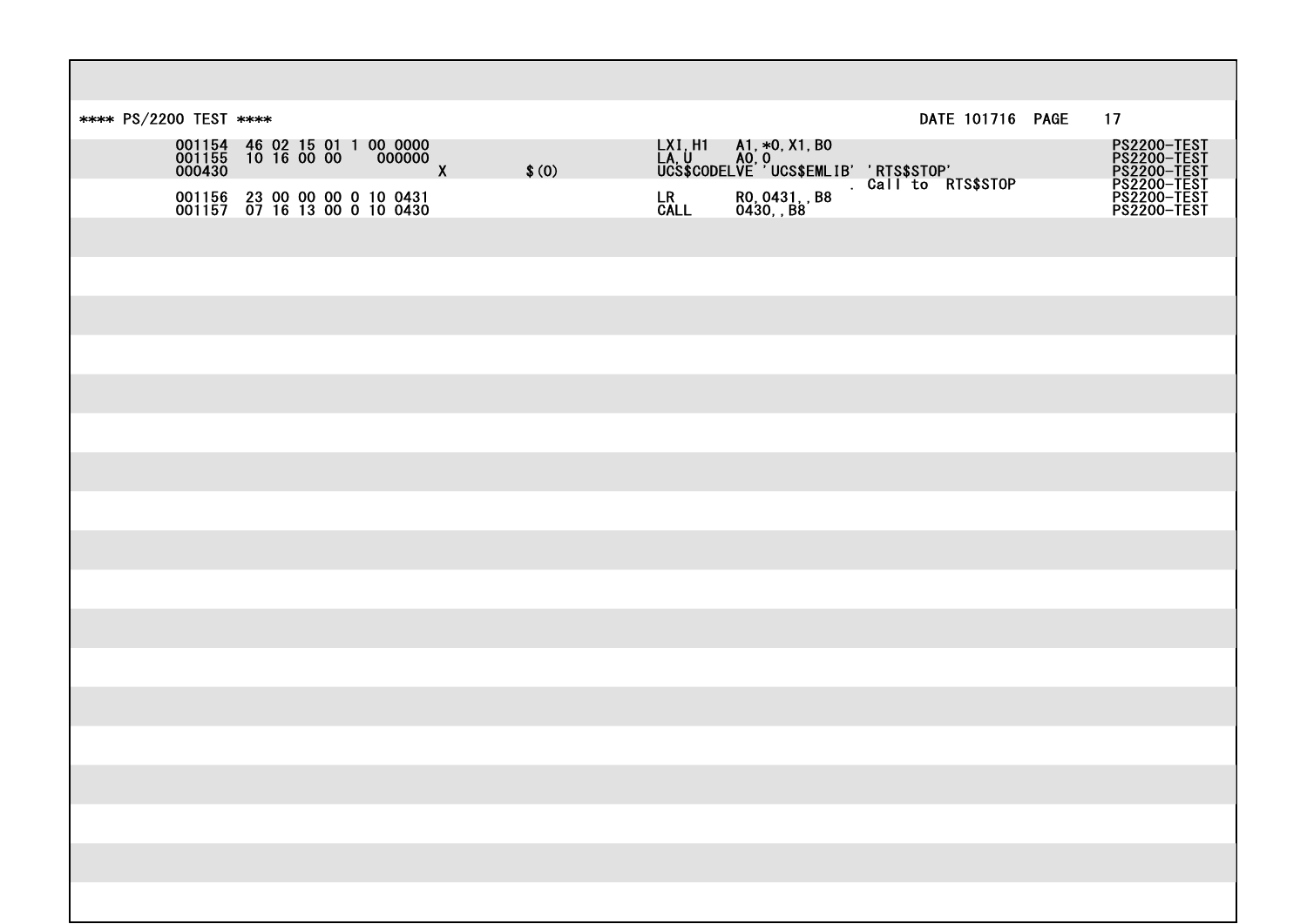|    | **** PS/2200 TEST **** |                                                                                                                                                                                                                                                                                              |             |                                |    |                                                                                                                                     |                                         |                                                                        |                                                                |                                                                                                                                                       | DATE 101716 PAGE |                                  | 18                                                                                                                                                                       |  |
|----|------------------------|----------------------------------------------------------------------------------------------------------------------------------------------------------------------------------------------------------------------------------------------------------------------------------------------|-------------|--------------------------------|----|-------------------------------------------------------------------------------------------------------------------------------------|-----------------------------------------|------------------------------------------------------------------------|----------------------------------------------------------------|-------------------------------------------------------------------------------------------------------------------------------------------------------|------------------|----------------------------------|--------------------------------------------------------------------------------------------------------------------------------------------------------------------------|--|
|    |                        |                                                                                                                                                                                                                                                                                              |             |                                |    |                                                                                                                                     |                                         | Relative Instruction Subfields DFLD Label<br>Address F J A X HI B D LC |                                                                |                                                                                                                                                       |                  | Skeleton Active<br><b>Number</b> | Procedure                                                                                                                                                                |  |
| 31 |                        | 001160 74 15 04 00 001211 R<br>PRINT-PROC.                                                                                                                                                                                                                                                   |             |                                |    |                                                                                                                                     |                                         |                                                                        | $J$ and $J$ and $J$                                            | CGL001211                                                                                                                                             |                  | 947                              | <b>PS2200-TEST</b>                                                                                                                                                       |  |
| 32 |                        |                                                                                                                                                                                                                                                                                              |             |                                |    |                                                                                                                                     |                                         | PRINT-PROC                                                             |                                                                |                                                                                                                                                       |                  |                                  | <b>PS2200-TEST</b>                                                                                                                                                       |  |
|    |                        | $\begin{array}{cccc} 001161 & 27 & 16 & 01 & 00 & 001100 \\ 001162 & 10 & 00 & 05 & 01 & 1 & 00 & 0001 \\ 001163 & 72 & 10 & 05 & 00 & 0 & 10 & 0003 \\ 001164 & 07 & 00 & 06 & 00 & 0 & 10 & 0405 \\ 001165 & 10 & 00 & 05 & 01 & 1 & 00 & 0002 \\ 001166 & 72 & 11 & 05 & 00 & 0 & 10 & 0$ |             |                                |    |                                                                                                                                     | ADD 1 TO REC-CNT.<br>_001000 R   1      |                                                                        | LX, U<br>LA                                                    | X1, \$ (1) +01000<br>A5, *01, X1, B0<br>A5, REC-CNT, , B8<br>A6, (+1) , , B8<br>A5, *02, X1, B0<br>A5, REC-CNT, , B8                                  |                  | 1846<br>2011                     | <b>PS2200-TEST</b><br><b>PS2200-TEST</b>                                                                                                                                 |  |
|    |                        |                                                                                                                                                                                                                                                                                              |             |                                |    |                                                                                                                                     |                                         |                                                                        | <b>BDE</b><br><b>ADE</b><br>LA_                                |                                                                                                                                                       |                  | 167<br>2058                      | <b>PS2200-TEST</b><br><b>PS2200-TEST</b><br><b>PS2200-TEST</b>                                                                                                           |  |
| 33 |                        |                                                                                                                                                                                                                                                                                              |             |                                |    |                                                                                                                                     |                                         | MOVE REC-CNT TO OUT-NUM.                                               | <b>DEB</b>                                                     |                                                                                                                                                       |                  |                                  | <b>PS2200-TEST</b>                                                                                                                                                       |  |
|    |                        |                                                                                                                                                                                                                                                                                              |             |                                |    |                                                                                                                                     |                                         |                                                                        | LA<br>BDE                                                      | A6, *03, X1, B0<br>A6, REC-CNT, , B8                                                                                                                  |                  | 2011                             | <b>PS2200-TEST</b><br><b>PS2200-TEST</b>                                                                                                                                 |  |
|    |                        | $\begin{array}{cccc} 001167 & 10 & 00 & 06 & 01 & 1 & 00 & 0003 \\ 001170 & 72 & 10 & 06 & 00 & 0 & 10 & 0003 \\ 001171 & 75 & 00 & 07 & 00 & 0 & 10 & 0114 \\ 001172 & 73 & 16 & 07 & 01 & 1 & 00 & 0004 \\ \end{array}$                                                                    |             |                                |    |                                                                                                                                     |                                         |                                                                        | <b>LBU</b><br><b>EDDE</b>                                      | $\overline{B2}$ , $\overline{OUT-F}$ , $\overline{B8}$<br>$A7, *04, X1, BO$                                                                           |                  | 1936<br>2066                     | PS2200-TEST<br><b>PS2200-TEST</b>                                                                                                                                        |  |
| 34 |                        |                                                                                                                                                                                                                                                                                              |             |                                |    |                                                                                                                                     |                                         |                                                                        | SAS, 04<br>SAS, 01                                             | OUT-FIL, B7<br>$OUT-FIL+01, B7$                                                                                                                       |                  | 1620                             | <b>PS2200-TEST</b><br><b>PS2200-TEST</b>                                                                                                                                 |  |
| 35 |                        | $\mathbf{1}$<br>001175 75 00 11 00 0 10 0040<br>001176 73 14 10 01 1 00 0006                                                                                                                                                                                                                 |             |                                |    |                                                                                                                                     |                                         | MOVE IN-REC TO OUT-DATA.                                               | <b>LBU</b><br><b>BIM</b>                                       | B9, IN-F, B8<br>*06, X1, B0                                                                                                                           |                  | 2018                             | <b>PS2200-TEST</b>                                                                                                                                                       |  |
| 36 |                        | 001177                                                                                                                                                                                                                                                                                       |             |                                |    |                                                                                                                                     | WRITE OUT-REC.<br>05 07 02 12 1 01 0031 |                                                                        | SP1, 01                                                        | *Numbered variable, X10, B1                                                                                                                           |                  |                                  | <b>PS2200-TEST</b>                                                                                                                                                       |  |
|    |                        | 001200<br>001201                                                                                                                                                                                                                                                                             |             |                                |    | 10 00 10 00 0 00 0114<br>14 16 10 12 1 000031                                                                                       |                                         |                                                                        | LA 1<br>AA, U                                                  | A8, R12                                                                                                                                               |                  | 1648                             | 1836 PS2200-TEST                                                                                                                                                         |  |
|    |                        | 001202<br>001203                                                                                                                                                                                                                                                                             |             |                                |    | $\begin{array}{c} 01 & 00 & 10 & 00 & 0 & 10 & 0370 \\ 10 & 00 & 03 & 00 & 0 & 10 & 0411 \\ 10 & 16 & 00 & 00 & 000000 \end{array}$ |                                         |                                                                        | SA<br>LA                                                       | A8, RTZ<br>A8, *Numbered variable, X10<br>A3, 0370, B8<br>A3, Ptr 0000000000335, B8                                                                   |                  | 1760<br>1 <u>8</u> 35            | <b>PS2200-TEST</b><br>PS2200-TEST<br>PS2200-TEST<br>PS2200-TEST<br>PS2200-TEST<br>PS2200-TEST<br>PS2200-TEST<br>PS2200-TEST<br>PS2200-TEST<br>PS2200-TEST<br>PS2200-TEST |  |
|    |                        | 001204<br>000432                                                                                                                                                                                                                                                                             |             |                                |    | 000000                                                                                                                              | $\mathbf{X}$                            |                                                                        |                                                                |                                                                                                                                                       |                  | 1762                             |                                                                                                                                                                          |  |
|    |                        |                                                                                                                                                                                                                                                                                              |             |                                |    |                                                                                                                                     |                                         | \$(0)                                                                  |                                                                |                                                                                                                                                       |                  |                                  |                                                                                                                                                                          |  |
|    |                        | 001205<br>001206                                                                                                                                                                                                                                                                             |             |                                |    | 23 00 00 00 0 10 0433<br>07 16 13 00 0 10 0432                                                                                      |                                         |                                                                        |                                                                | LAU AO FLE OUDDOUGOUSSUS, DU<br>UCS\$CODELVE UCS\$EMLIB' RTS\$RECWRITE'<br>LR RO 0433, B8<br>CALL 0432, B8<br>LA A2,*CGV024, X10, B1<br>JNZ A2, 0, A2 |                  |                                  |                                                                                                                                                                          |  |
|    |                        | 001207 10 00 02 12 1 01 0024                                                                                                                                                                                                                                                                 |             |                                |    |                                                                                                                                     |                                         |                                                                        |                                                                |                                                                                                                                                       |                  | 1085                             |                                                                                                                                                                          |  |
|    | Epilog for PS2200-TEST |                                                                                                                                                                                                                                                                                              |             |                                |    |                                                                                                                                     |                                         | CGL001211                                                              |                                                                |                                                                                                                                                       |                  |                                  | <b>PS2200-TEST</b><br><u>PSZZ00-TEST</u>                                                                                                                                 |  |
|    |                        | 001211 10 00 16 12 1 01 0032<br>001212 27 00 11 11 1 01 0002<br>001213 24 16 12 00 000034<br>001214 73 17 03 00 0 00 0000<br>001215 75 00 10 00 0 00 0100<br>001216 73 14 02 12 3 01 0034<br>001217 27 00 01 00 0 10 0401<br>001220 06 00 01 12 1 0                                          |             |                                |    |                                                                                                                                     |                                         |                                                                        | <b>LA<br/>LX<br/>AX, U<br/>LBUY<br/>LSX, SX<br/>SXX</b><br>SXX | $A14, *032, X10, B1$<br>X9, *02, X9, B1<br>X10, 28                                                                                                    |                  | 1842<br>1190                     | PS2200-TEST<br>PS2200-TEST<br><b>PS2200-TEST</b>                                                                                                                         |  |
|    |                        |                                                                                                                                                                                                                                                                                              |             |                                |    |                                                                                                                                     |                                         |                                                                        |                                                                | <b>B8, RO</b>                                                                                                                                         |                  | 1027<br>1031                     | <b>PS2200-TEST</b>                                                                                                                                                       |  |
|    |                        |                                                                                                                                                                                                                                                                                              |             |                                |    |                                                                                                                                     |                                         |                                                                        |                                                                |                                                                                                                                                       |                  |                                  | PS2200-TEST<br>PS2200-TEST<br>PS2200-TEST                                                                                                                                |  |
|    |                        |                                                                                                                                                                                                                                                                                              |             |                                |    |                                                                                                                                     |                                         |                                                                        |                                                                | ¥034, ∗X10, B1<br>X1, (+33286783108) , , B8<br>X1, ∗0, X10, B1<br>R0, ∗03, X10, B1                                                                    |                  |                                  | PS2200-TEST<br><b>PS2200-TEST</b>                                                                                                                                        |  |
|    |                        | 001222 06 00 11 12 1 01 0002<br>001223<br>001224                                                                                                                                                                                                                                             |             | 05 00 00 12 1<br>05 00 00 12 1 |    | 01 0007                                                                                                                             |                                         |                                                                        | <b>SX</b>                                                      | X9, *02, X10, B1<br>$*07, \overline{X10}, \overline{B1}$<br>$*015, \overline{X10}, \overline{B1}$                                                     |                  |                                  | <b>PS2200-TEST</b><br>PS2200-TEST                                                                                                                                        |  |
|    |                        | 001225<br>001226                                                                                                                                                                                                                                                                             |             |                                | 01 | 0015<br>05 00 00 12 1 01 0012<br>27 00 11 00 0 00 0012                                                                              |                                         |                                                                        | SZ<br>SZ<br>SZ<br>LX<br>SP1, Q2                                | *012, X10, B1<br>X9, X10                                                                                                                              |                  |                                  | PS2200-TEST<br><b>PS2200-TEST</b>                                                                                                                                        |  |
|    |                        |                                                                                                                                                                                                                                                                                              |             |                                |    | 05 04 02 00 0 10 0002<br>10 00 01 00 0 10 0402                                                                                      |                                         |                                                                        |                                                                | <b>CGVO2, B8</b>                                                                                                                                      |                  | 1648                             | PS2200-TEST<br>PS2200-TEST                                                                                                                                               |  |
|    |                        | 001227<br>001230<br>001231<br>000434                                                                                                                                                                                                                                                         | 10 16 00 00 |                                |    | 000001                                                                                                                              | X                                       | \$(0)                                                                  | LA<br>LA, U                                                    | A1, Ptr 0000000000137, , B8<br>LA, U AO, 1<br>UCS\$CODELVE UCS\$EMLIB' 'RTS\$FILECANC'                                                                |                  | 1835<br>1907<br>1064             | <b>PS2200-TEST</b><br><b>PS2200-TEST</b><br><b>PS2200-TEST</b>                                                                                                           |  |
|    |                        |                                                                                                                                                                                                                                                                                              |             |                                |    |                                                                                                                                     |                                         |                                                                        |                                                                |                                                                                                                                                       |                  |                                  |                                                                                                                                                                          |  |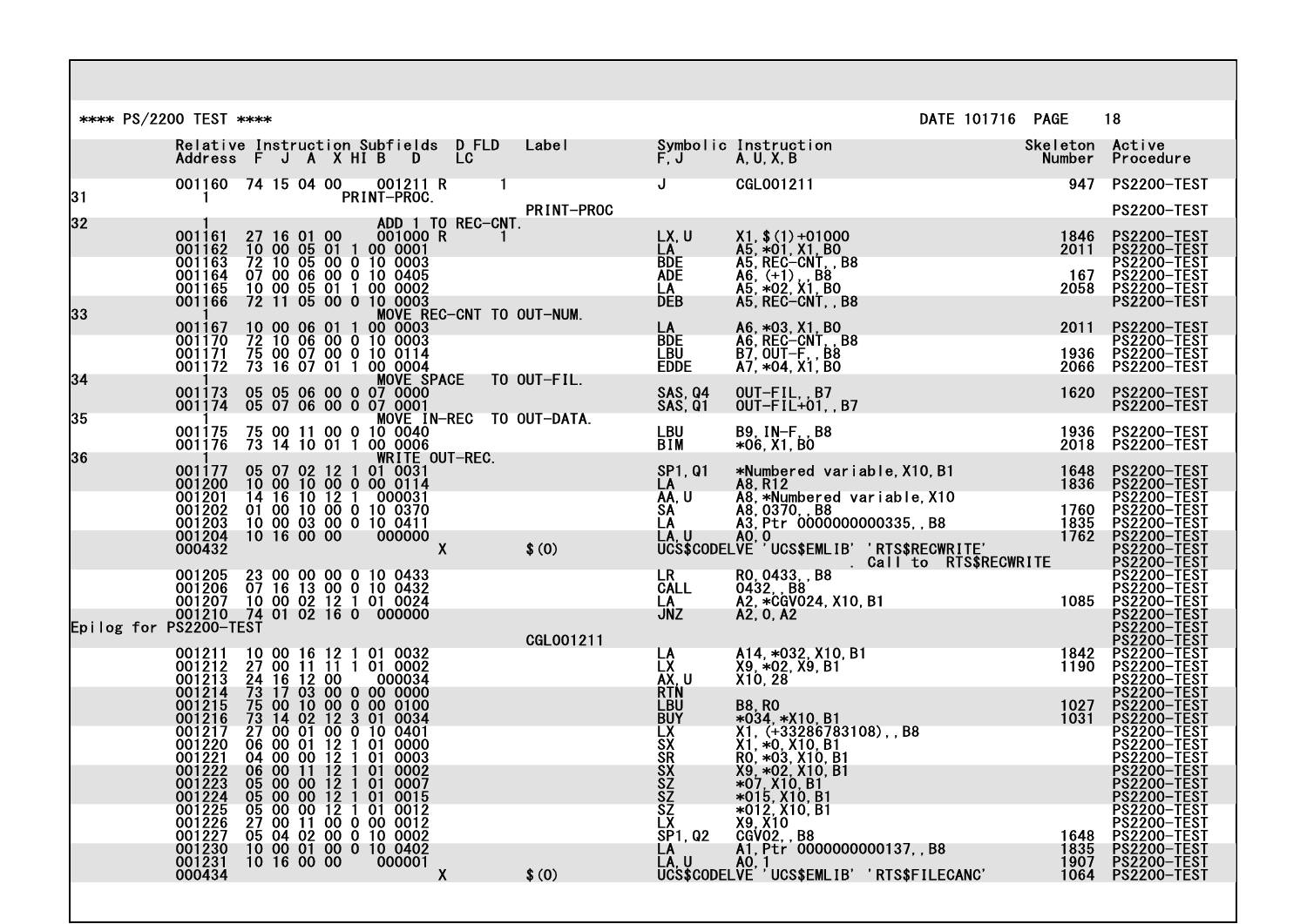| **** PS/2200 TEST ****                                                                                                    | DATE 101716 PAGE<br>19                                                                                                                                                                                              |
|---------------------------------------------------------------------------------------------------------------------------|---------------------------------------------------------------------------------------------------------------------------------------------------------------------------------------------------------------------|
| 001232 23 00 00 00 0 10 0435<br>001233 07 16 13 00 0 10 0434<br>001234 10 00 01 00 0 10 0403<br>001235 10 16 00 00 000001 | . Call to RTS\$FILECANC<br>Call to RTS\$FILECANC PS2200-TEST<br>PS2200-TEST PS2200-TEST<br>PS2200-TEST PS2200-TEST<br>PS2200-TEST 1907 PS2200-TEST<br>Call to RTS\$FILECANC 1064 PS2200-TEST<br>LR<br>CALL<br>LA, U |
|                                                                                                                           |                                                                                                                                                                                                                     |
|                                                                                                                           |                                                                                                                                                                                                                     |
|                                                                                                                           |                                                                                                                                                                                                                     |
|                                                                                                                           |                                                                                                                                                                                                                     |
|                                                                                                                           |                                                                                                                                                                                                                     |
|                                                                                                                           |                                                                                                                                                                                                                     |
|                                                                                                                           |                                                                                                                                                                                                                     |
|                                                                                                                           |                                                                                                                                                                                                                     |
|                                                                                                                           |                                                                                                                                                                                                                     |
|                                                                                                                           |                                                                                                                                                                                                                     |
|                                                                                                                           |                                                                                                                                                                                                                     |
|                                                                                                                           |                                                                                                                                                                                                                     |
|                                                                                                                           |                                                                                                                                                                                                                     |
|                                                                                                                           |                                                                                                                                                                                                                     |
|                                                                                                                           |                                                                                                                                                                                                                     |
|                                                                                                                           |                                                                                                                                                                                                                     |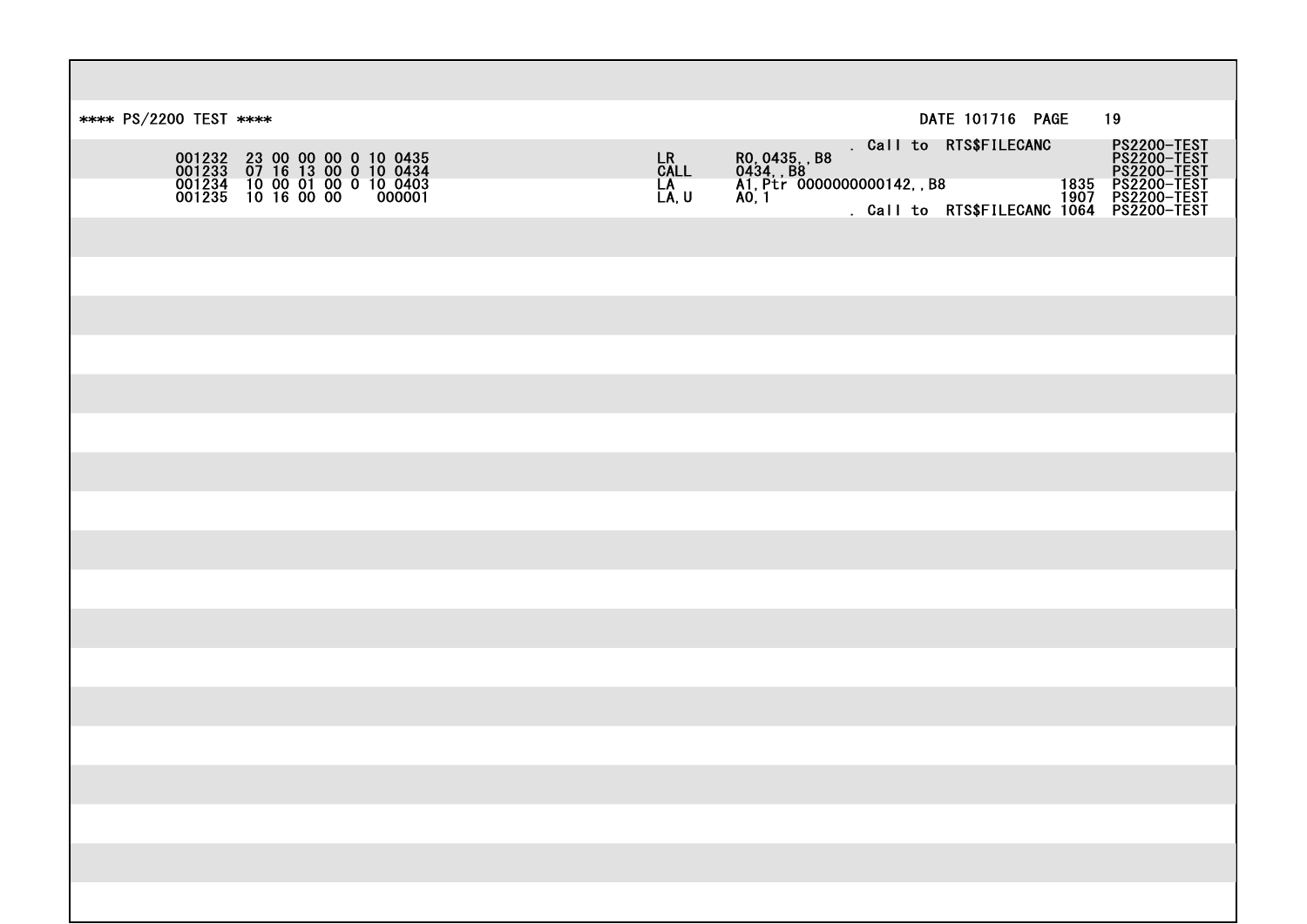| **** PS/2200 TEST ****                                                                                                                                    |       |                                                   |                                                            | DATE 101716 PAGE | 20                                                                      |
|-----------------------------------------------------------------------------------------------------------------------------------------------------------|-------|---------------------------------------------------|------------------------------------------------------------|------------------|-------------------------------------------------------------------------|
| Relative Instruction Subfields DFLD<br>Address F J A X HI B D LC                                                                                          | Label |                                                   | Symbolic Instruction<br>F,J A,U,X,B                        |                  | Skeleton Active<br>Number Procedure                                     |
| 001236 23 00 00 00 0 10 0435<br>001237 07 16 13 00 0 10 0434<br>001240 27 00 11 11 1 01 0002<br>001241 24 16 12 00 000034<br>001242 73 17 03 00 0 00 0000 |       | LR <sub>.</sub><br><b>CALL</b><br>LX<br>AX<br>RTN | R0, 0435, , B8<br>0434, , B8<br>X9, *02, X9, B1<br>X10, 28 |                  | PS2200-TEST<br>PS2200-TEST<br>PS2200-TEST<br>PS2200-TEST<br>PS2200-TEST |
|                                                                                                                                                           |       |                                                   |                                                            |                  |                                                                         |
|                                                                                                                                                           |       |                                                   |                                                            |                  |                                                                         |
|                                                                                                                                                           |       |                                                   |                                                            |                  |                                                                         |
|                                                                                                                                                           |       |                                                   |                                                            |                  |                                                                         |
|                                                                                                                                                           |       |                                                   |                                                            |                  |                                                                         |
|                                                                                                                                                           |       |                                                   |                                                            |                  |                                                                         |
|                                                                                                                                                           |       |                                                   |                                                            |                  |                                                                         |
|                                                                                                                                                           |       |                                                   |                                                            |                  |                                                                         |
|                                                                                                                                                           |       |                                                   |                                                            |                  |                                                                         |
|                                                                                                                                                           |       |                                                   |                                                            |                  |                                                                         |
|                                                                                                                                                           |       |                                                   |                                                            |                  |                                                                         |
|                                                                                                                                                           |       |                                                   |                                                            |                  |                                                                         |
|                                                                                                                                                           |       |                                                   |                                                            |                  |                                                                         |
|                                                                                                                                                           |       |                                                   |                                                            |                  |                                                                         |
|                                                                                                                                                           |       |                                                   |                                                            |                  |                                                                         |
|                                                                                                                                                           |       |                                                   |                                                            |                  |                                                                         |
|                                                                                                                                                           |       |                                                   |                                                            |                  |                                                                         |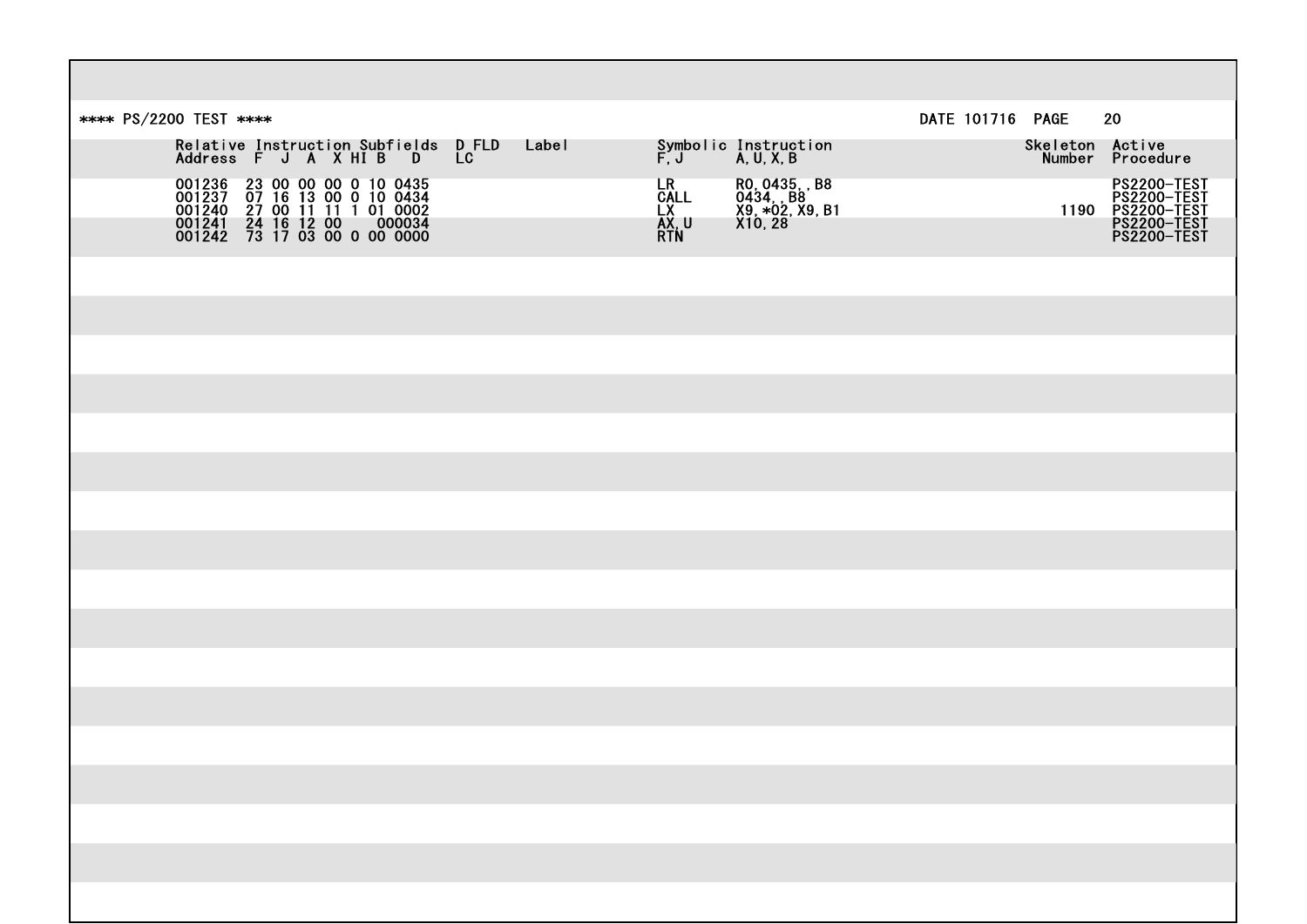| **** PS/2200 TEST ****                                                        |                                                                      |                                   | DATE 101716 PAGE | 21 |
|-------------------------------------------------------------------------------|----------------------------------------------------------------------|-----------------------------------|------------------|----|
| LINKER INFORMATION LISTING                                                    |                                                                      |                                   |                  |    |
| <b>OBJECT MODULE NAME: PROG</b><br><b>BANK GROUP NAME: PROGS</b>              |                                                                      |                                   |                  |    |
| <b>EXTERNAL REFERENCES</b>                                                    |                                                                      |                                   |                  |    |
| TCA\$\$\$<br>RTS\$CLOSE<br>RTS\$VARPRO<br>RTS\$STOP                           | RTS\$EPILOGUE RTS\$LBRELOAD RTS\$OPEN<br>RTS\$RECWRITE RTS\$FILECANC | RTS\$RECREAD                      |                  |    |
| <b>EXTERNAL DEFINITIONS</b>                                                   |                                                                      |                                   |                  |    |
| Internal Name                                                                 | External Name LC                                                     | <b>Offset</b>                     | Line Number      |    |
| <b>PS2200-TEST</b>                                                            | <b>CN\$\$PS2200-T</b><br>$\frac{1}{2}$ $\binom{1}{1}$<br>PS2200-TEST | 000001215<br>000001035            | 2 <sup>7</sup>   |    |
| <b>COMMON BLOCKS</b>                                                          |                                                                      |                                   |                  |    |
| No Common Blocks                                                              |                                                                      |                                   |                  |    |
| ALS INFORMATION                                                               |                                                                      |                                   |                  |    |
| Internal Name                                                                 | <b>External Name</b>                                                 | Size                              |                  |    |
| <b>PS2200-TEST</b>                                                            | <b>PS2200-TEST</b>                                                   | 28                                |                  |    |
| LOGICAL BANK<br>Size<br>Location Counter<br><b>Octal</b>                      | <b>Bank</b><br>Decimal Type                                          | <b>Bank Storage</b><br>Mode Class |                  |    |
| <b>PROG\$0</b><br>$PS(0)$<br>PROG\$1<br>0437                                  | 287<br>Data                                                          | <b>EM</b><br><b>MSU</b>           |                  |    |
| $R^{(1)}_{RQG$3}$<br>0243                                                     | 163 Code                                                             | EM<br><b>MSU</b>                  |                  |    |
| 0137<br>\$ (3)                                                                | 95 SDD                                                               | EM<br><b>MSU</b>                  |                  |    |
| SIZES: CODE(EM8): 163 DATA: 287<br> END UCOB— O ERRORS(MAJOR) O ERRORS(MINOR) |                                                                      |                                   |                  |    |
| <b>TEST. PROG</b><br><b>@XQT</b>                                              |                                                                      |                                   |                  |    |
|                                                                               |                                                                      |                                   |                  |    |
|                                                                               |                                                                      |                                   |                  |    |
|                                                                               |                                                                      |                                   |                  |    |
|                                                                               |                                                                      |                                   |                  |    |
|                                                                               |                                                                      |                                   |                  |    |
|                                                                               |                                                                      |                                   |                  |    |
|                                                                               |                                                                      |                                   |                  |    |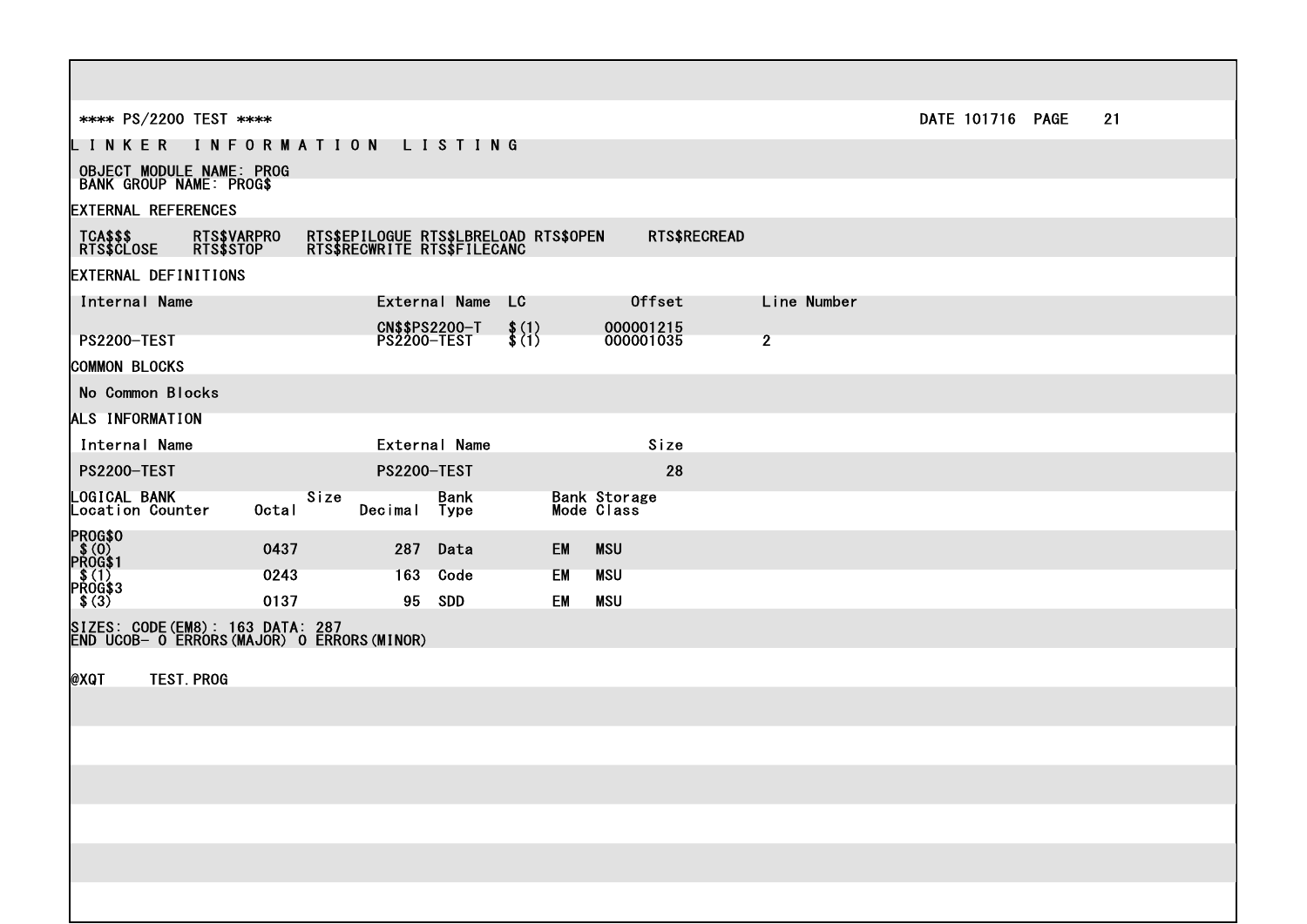| **** PS/2200 TEST **** | DATE 101716 PAGE 22 |  |
|------------------------|---------------------|--|
|                        |                     |  |
|                        |                     |  |
|                        |                     |  |
|                        |                     |  |
|                        |                     |  |
|                        |                     |  |
|                        |                     |  |
|                        |                     |  |
|                        |                     |  |
|                        |                     |  |
|                        |                     |  |
|                        |                     |  |
|                        |                     |  |
|                        |                     |  |
|                        |                     |  |
|                        |                     |  |
|                        |                     |  |
|                        |                     |  |
|                        |                     |  |
|                        |                     |  |
|                        |                     |  |